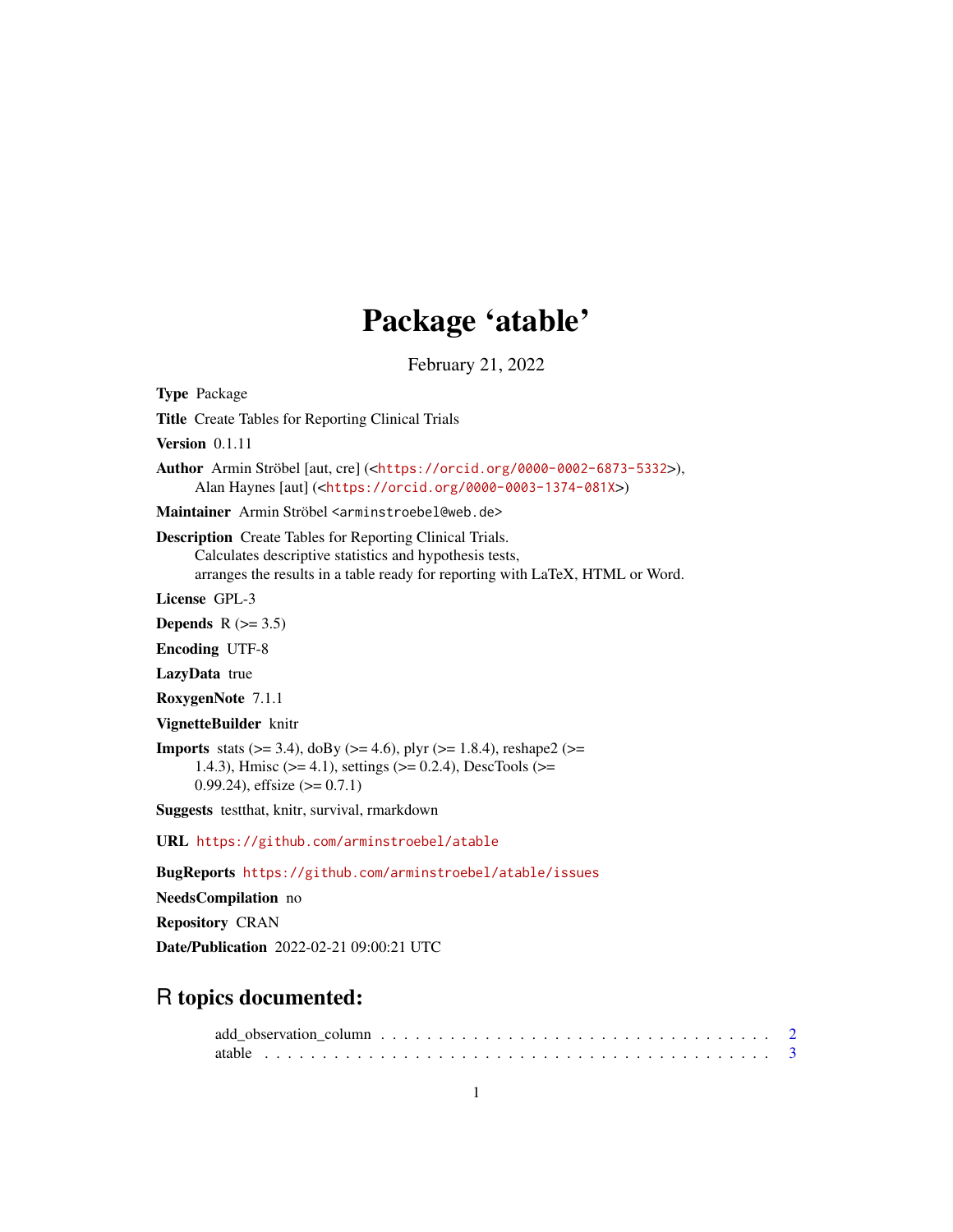<span id="page-1-0"></span>

|       | is_syntactically_valid_name $\ldots \ldots \ldots \ldots \ldots \ldots \ldots \ldots \ldots \ldots \ldots \ldots$ |    |
|-------|-------------------------------------------------------------------------------------------------------------------|----|
|       |                                                                                                                   |    |
|       |                                                                                                                   |    |
|       |                                                                                                                   |    |
|       |                                                                                                                   |    |
|       |                                                                                                                   |    |
|       |                                                                                                                   |    |
|       |                                                                                                                   |    |
|       |                                                                                                                   |    |
| Index |                                                                                                                   | 37 |
|       |                                                                                                                   |    |

<span id="page-1-1"></span>add\_observation\_column

*Adds a column to a data.frame*

# Description

The new column has name atable\_options('colname\_for\_observations') and class 'count\_me'.

# Usage

```
add_observation_column(DD)
```
# Arguments

DD A data.frame.

# Details

Throws an error if a column of that name is already present in DD.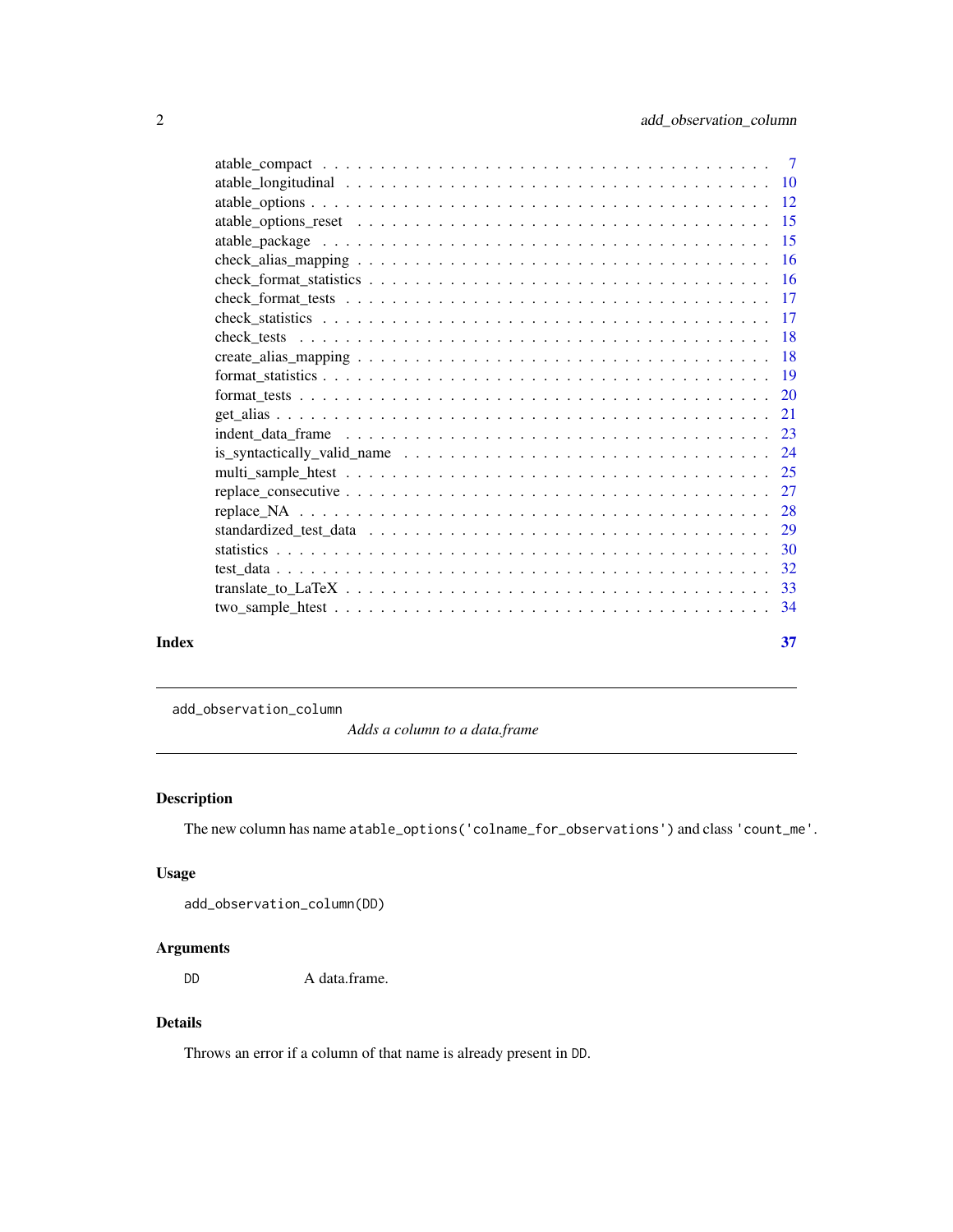#### <span id="page-2-0"></span>atable 3

# Value

As DD now with one more column.

# <span id="page-2-1"></span>atable *Create Tables for Reporting of Clinical Trials*

# Description

Applies descriptive statistics and hypothesis tests to data, and arranges the results for printing.

# Usage

```
atable(x, \ldots)## S3 method for class 'data.frame'
atable(
  x,
  target_cols,
  group\_col = NULL,split_cols = NULL,
  format_to = atable_options("format_to"),
  drop_levels = TRUE,
  add_levels_for_NA = FALSE,
 blocks = NULL,
  add_margins = atable_options("add_margins"),
  indent_character = NULL,
  indent = atable_options("indent"),
  ...
\mathcal{L}## S3 method for class 'formula'
```

```
atable(formula, data, ...)
```
# Arguments

| x        | An object. If x is a data.frame, it must have unique and syntactically valid<br>colnames, see is_syntactically_valid_name. If x is a formula, then its for-<br>mat must be target_cols ~ group_col   split_cols. See other arguments<br>for more details.                                             |
|----------|-------------------------------------------------------------------------------------------------------------------------------------------------------------------------------------------------------------------------------------------------------------------------------------------------------|
| $\ddots$ | Passed from and to other methods. You can use the ellipsis  to modify atable:<br>For example the default-statistics for numeric variables are mean and sd. To<br>change these statistics pass a function to argument statistics. numeric, that<br>calculates the statistics you prefer for your data. |
|          | See examples below how to modify atable by                                                                                                                                                                                                                                                            |
|          | Actually statistics.numeric is passed to statistics and thus documented<br>there, but for convenience it also documented here.                                                                                                                                                                        |
|          | Here is a list of the statistics and hypothesis tests that can be modified by $\dots$ :                                                                                                                                                                                                               |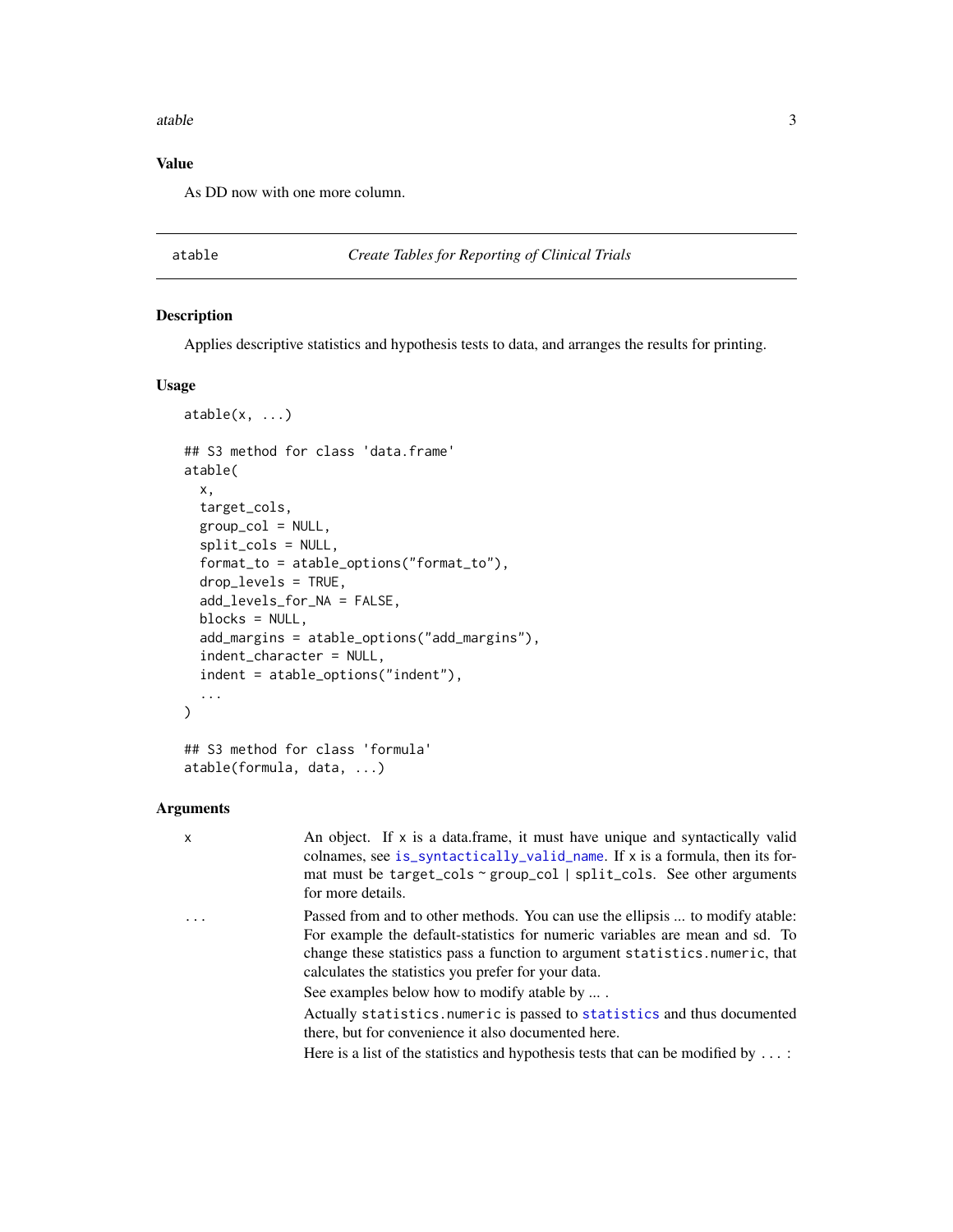<span id="page-3-0"></span>

| • statistics.numeric: Either NULL or a function. Default is NULL. If a  |
|-------------------------------------------------------------------------|
| function, then it will replace atable::: statistics.numeric when atable |
| is called. The function must mimic statistics: see the help there.      |

- statistics.factor: Analog to argument statistics.numeric.
- statistics.ordered: Analog to argument statistics.numeric.
- two\_sample\_htest.numeric: Either NULL or a function. Default is NULL. If a function, then it will replace atable:::two\_sample\_htest.numeric when atable is called. The function must mimic [two\\_sample\\_htest](#page-33-1): see the help there.
- two\_sample\_htest.factor: Analog to argument two\_sample\_htest.numeric
- two\_sample\_htest.ordered: Analog to argument two\_sample\_htest.numeric
- multi\_sample\_htest.numeric: Either NULL or a function. Default is NULL. If a function, then it will replace atable:::multi\_sample\_htest.numeric when atable is called. The function must mimic [multi\\_sample\\_htest](#page-24-1): see the help there.
- multi\_sample\_htest.factor: Analog to argument multi\_sample\_htest.numeric
- multi\_sample\_htest.ordered: Analog to argument multi\_sample\_htest.numeric
- format\_statistics.statistics\_numeric: Either NULL or a function. Default is NULL. If a function, then it will replace atable:::format\_statistics.statistics\_numer The function must mimic [format\\_statistics](#page-18-1): see the help there.
- format\_statistics.statistics\_factor: Analog to argument format\_statistics.statistics\_numeric
- format\_tests.htest: Either NULL or a function. Default is NULL. If a function, then it will replace format\_tests.htest. The function must mimic [format\\_tests](#page-19-1): see the help there.
- format\_tests.htest\_with\_effect\_size: Analog to argument format\_tests.htest
- target\_cols A character vector containing some column names of x. Descriptive statistics and hypothesis test are applied to these columns depending on their class. The descriptive statistics are defined by [statistics](#page-29-1); their representation and format by [format\\_statistics](#page-18-1). Hypothesis test are defined by [two\\_sample\\_htest](#page-33-1) or [multi\\_sample\\_htest](#page-24-1) (depending on the number of levels of group\_col); their representation and format by [format\\_tests](#page-19-1). Note that atable always adds one name to target\_cols to count the number of obsservations. This name is stored in atable\_options('colname\_for\_observat group\_col A character of length 1 containing a column of x or NULL. This column defines the groups that are compared by the hypothesis tests. [as.factor](#page-0-0) is applied to this column before further processing. Default is NULL, meaning that no hypothesis tests are applied.  $split\_cols$  A character vector containing some of colnames $(x)$  or NULL. x is splitted by these columns before descriptive statistics and hypothesis test are applied. [as.factor](#page-0-0) is applied to this column before further processing. Default is NULL, meaning that no splitting is done. format\_to A character vector of length 1. Specifies the format of the output of atable. Possible values are 'Latex', 'Word', 'Raw', 'HTML', 'Console', 'markdown', 'md'. Default is defined in [atable\\_options](#page-11-1). drop\_levels A logical. If TRUE then [droplevels](#page-0-0) is called on group\_col and split\_cols before further processing. Default is TRUE.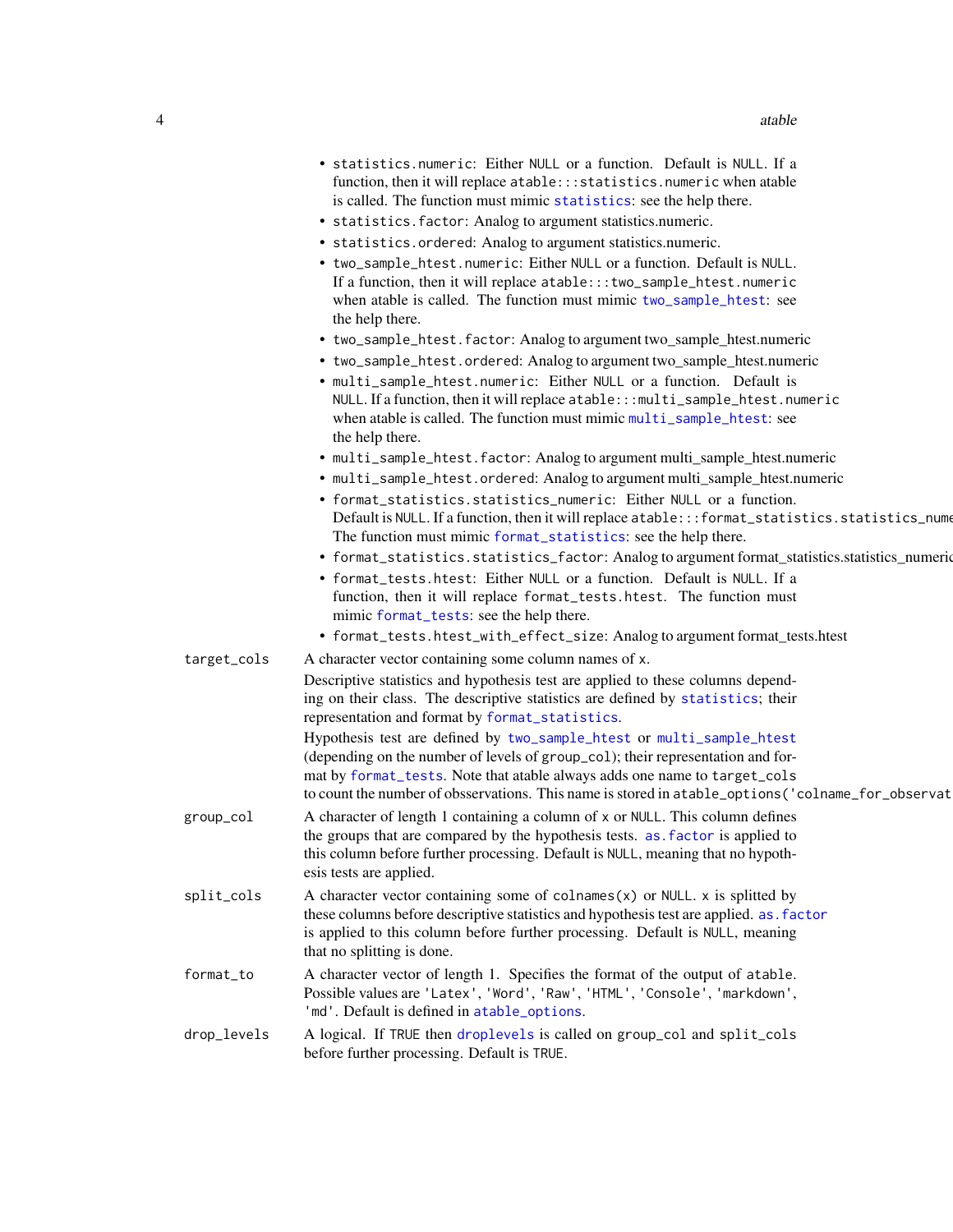#### <span id="page-4-0"></span>atable 5

| add_levels_for_NA |                                                                                                                                                                                                                                                                                                                                                                                                                                                                                                                                |  |  |  |  |
|-------------------|--------------------------------------------------------------------------------------------------------------------------------------------------------------------------------------------------------------------------------------------------------------------------------------------------------------------------------------------------------------------------------------------------------------------------------------------------------------------------------------------------------------------------------|--|--|--|--|
|                   | If TRUE then addNA is called on group_col and split_cols before further pro-<br>cessing. Default is FALSE.                                                                                                                                                                                                                                                                                                                                                                                                                     |  |  |  |  |
| blocks            | NULL or a list. If blocks is a list, then the names of the list must be non-NA<br>characters. The elements of the list must be some of target_cols, retaining the<br>order of target_cols. Also in this case split_cols must be NULL as simulta-<br>neous blocking and splitting is not supported. Default is NULL, meaning that no<br>blocking is done. Variables of a block are additionally indented. Blocking has<br>no effect on the statistics, it only affects the indentation of the resulting table.<br>See Examples. |  |  |  |  |
| add_margins       | A logical with length one, TRUE or FALSE. Default is defined in atable_options<br>as FALSE. When add_margins is TRUE and group_col is not NULL, a column<br>containing the results of an ungrouped atable-call is added to the results. See<br>Examples.                                                                                                                                                                                                                                                                       |  |  |  |  |
| indent character  |                                                                                                                                                                                                                                                                                                                                                                                                                                                                                                                                |  |  |  |  |
|                   | A character with length 1 or NULL (default). This character is used for indenta-<br>tion in the resulting table. If NULL, then the value stored in atable_options is<br>taken instead, depending on format_to. indent_data_frame does the inden-<br>tation. See help there.                                                                                                                                                                                                                                                    |  |  |  |  |
| indent            | A logical with length one, TRUE or FALSE. Default is defined in atable_options.<br>Decides if indentation is done or not. The resulting table will have a different<br>layout. If FALSE, then blocks is ignored.                                                                                                                                                                                                                                                                                                               |  |  |  |  |
| formula           | A formula of the form target_cols ~ group_col   split_cols. The   sepa-<br>rates the group_col from the split_cols. Read the   as 'given' as in a condi-<br>tional probability P(target_cols   split_cols). target_cols and split_cols<br>may contain multiple names separated by +. group_col must be a single name<br>if given. group_col and split_cols may be omitted and can be replaced by 1<br>in this case. The   may also be omitted if no split_cols are given.                                                      |  |  |  |  |
| data              | Passed to $atable(x = data, )$ .                                                                                                                                                                                                                                                                                                                                                                                                                                                                                               |  |  |  |  |
|                   |                                                                                                                                                                                                                                                                                                                                                                                                                                                                                                                                |  |  |  |  |

# Value

Results depend on format\_to:

- 'Raw': A list with two elemtents called 'statistics\_result' and 'tests\_result', that contain all results of the descriptve statistics and the hypothesis tests. This format useful, when extracting a specific result unformated (when format\_to is not 'Raw' all numbers are also returned, but as rounded characters for printing and squeezed into a data.frame).
	- 'statistics\_result': contains a data.frame with colnames c(split\_cols,group\_col,target\_cols. split\_cols and group\_col retain their original values (now as factor). target\_cols contain lists with the results of function [statistics](#page-29-1). As the result of function statistics is also a list, target\_cols contain lists of lists.
	- 'tests\_result': has the same structure as 'statistics\_result', but contains the results of [two\\_sample\\_htest](#page-33-1) and [multi\\_sample\\_htest](#page-24-1). Note that tests\_result only exists if split\_cols is not NULL.
- 'Word': A data.frame. Column atable\_options('colname\_for\_group') contains all combinations of the levels of split\_cols and the names of the results of function [format\\_statistics](#page-18-1).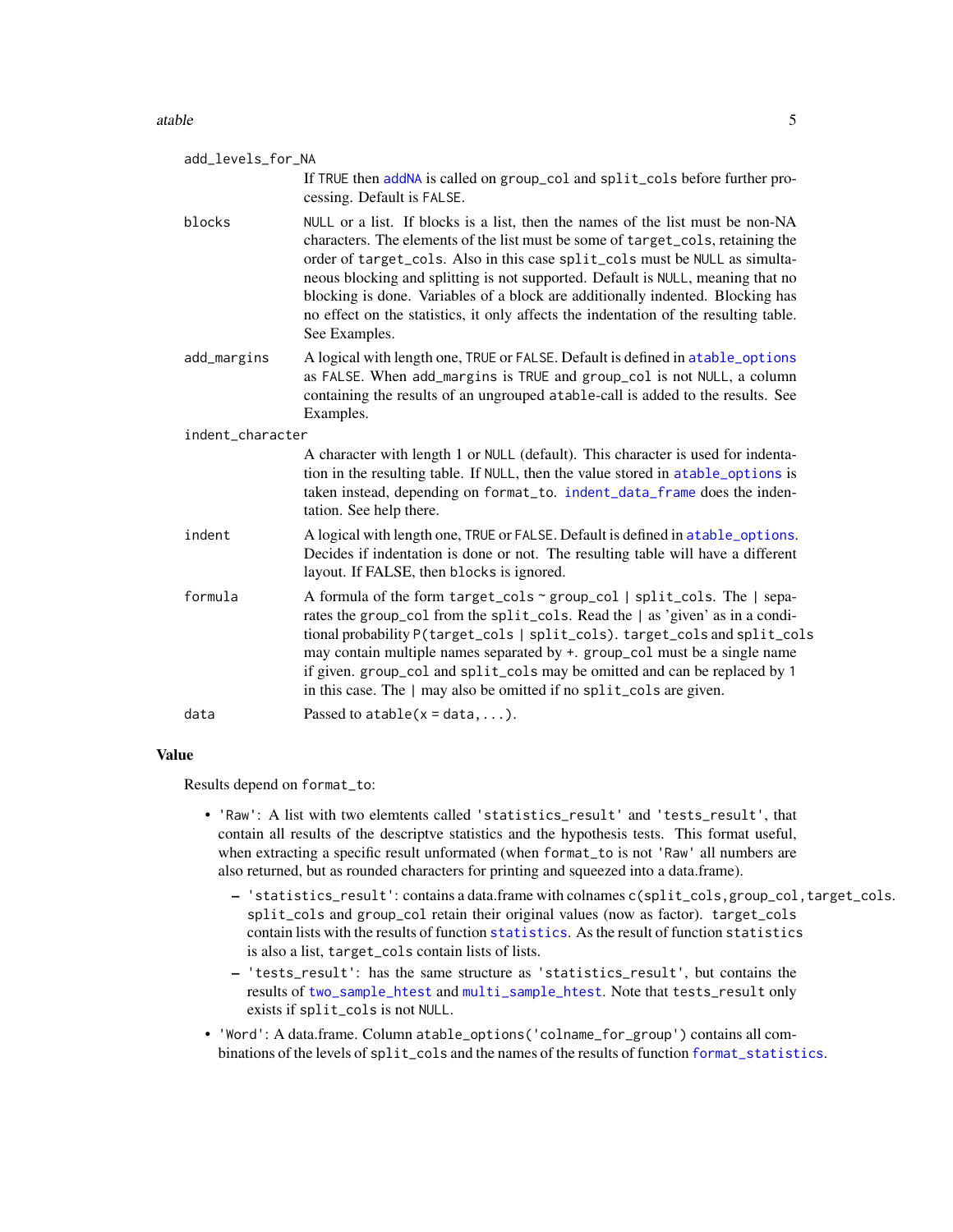<span id="page-5-0"></span>Further columns are the levels of group\_col the names of the results of format\_tests. The levels of split\_cols and the statistics are arranged vertically. The hypothesis test are arranged horizontally.

- 'HTML': Same as for format\_to = 'Word' but a different character indents the first column. #'
- 'Console': Meant for printing in the R console for interactive analysis. Same as for format\_to = 'Word' but a different character indents the first column.
- 'Latex': Same as for format\_to = 'Word' but a different character indents the first column and with [translate\\_to\\_LaTeX](#page-32-1) applied afterwards.

#### Methods (by class)

- data.frame: applies descriptive statistics and hypothesis tests, arranges the results for printing.
- formula: parses the formula and passes its parts to atable.

# Examples

```
# See vignette for more examples:
# utils::vignette('atable_usage', package = 'atable')
# Analyse datasets::ToothGrowth:
# Length of tooth for each dose level and delivery method:
atable::atable(datasets::ToothGrowth,
 target_cols = 'len',
 group\_col = 'supp',split_cols = 'dose',
 format_to = 'Word')
# Print in .docx with e.g. flextable::regulartable and officer::body_add_table
# Analyse datasets::ChickWeight:
# Weight of chickens for each time point and diet:
atable(weight ~ Diet | Time, datasets::ChickWeight, format_to = 'Latex')
# Print as .pdf with e.g. Hmisc::latex
# Analyse atable::test_data:
atable(Numeric + Logical + Factor + Ordered \sim Group | Split1 + Split2,
 atable::test_data, format_to = 'HTML')
# Print as .html with e.g. knitr::kable and options(knitr.kable.NA = '')
# Modify atable: calculate median and MAD for numeric variables
new\_stats \leq function(x, ...) {list(Median = median(x, na.rm = TRUE),
                                    MAD = mad(x, na.rm = TRUE))atable(atable::test_data,
      target_cols = c('Numeric', 'Numeric2'),
      statistics.numeric = new_stats,
      format_to = 'Console')
# Print in Console with format_to = 'Console'.
```
# Analyse mtcars and add labels and units of via package Hmisc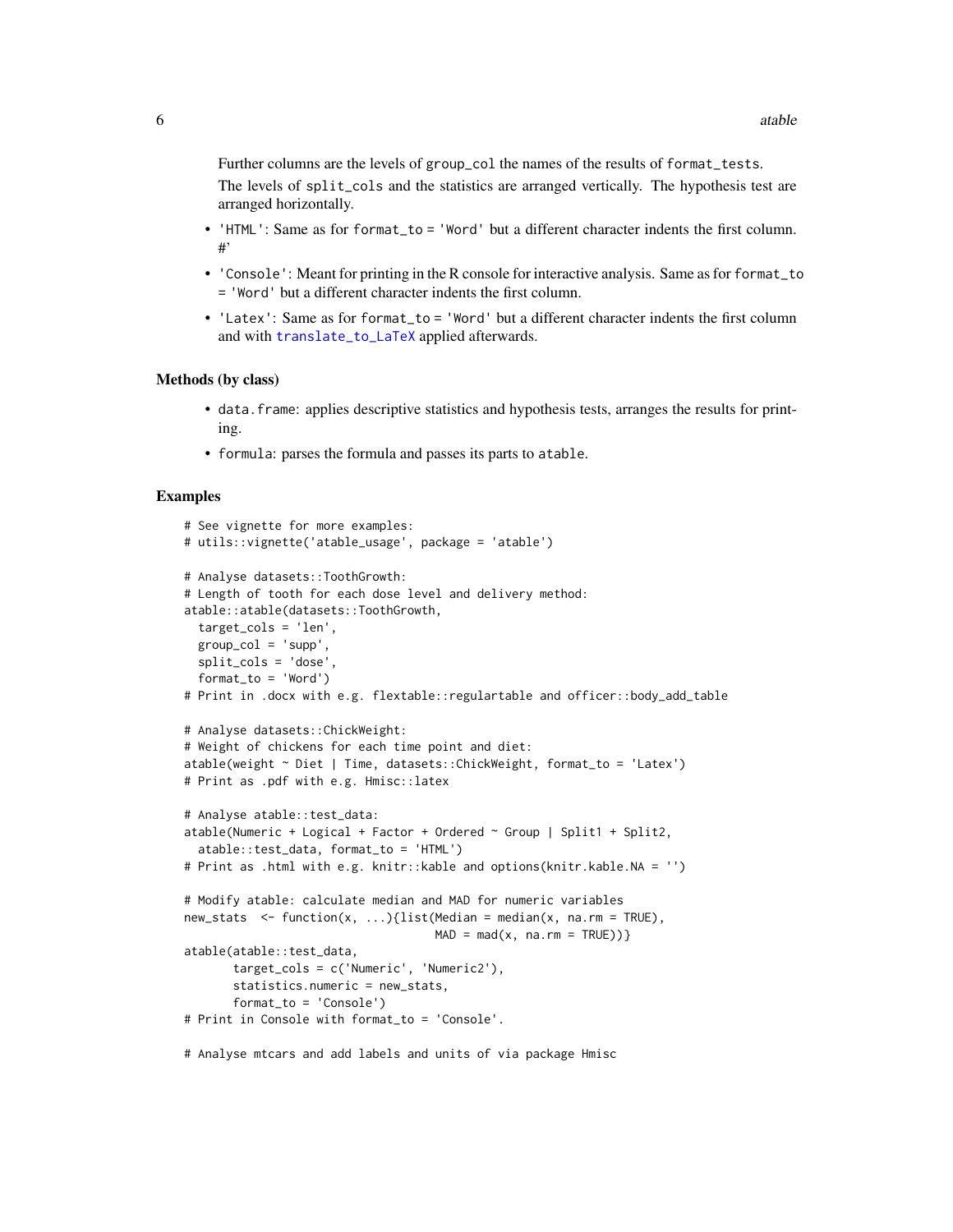```
mtcars <- within(datasets::mtcars, {gear <- factor(gear)})
# Add labels and units.
attr(mtcars$mpg, 'alias') = 'Consumption [Miles (US)/ gallon]'
Hmisc::label(mtcars$qsec) = 'Quarter Mile Time'
units(mtcars$qsec) = 's'
# apply atable
atable::atable(mpg + hp + gear + qsec ~ cyl + vs,mtcars,
               format_to = 'Console')
# Blocks
# In datasets::mtcars the variables cyl, disp and mpg are related to the engine and am and gear are
# related to the gearbox. So grouping them together is desireable.
atable::atable(datasets::mtcars,
               target_cols = c("cyl", "disp", "hp", "am", "gear", "qsec") ,
               blocks = list("Engine" = c("cyl", "disp", "hp"),
                             "Gearbox" = c("am", "gear")),
               format_to = "Console")
# Note that Variable qsec is not blocked and thus not indented.
# add_margins
atable::atable(atable::test_data,
               target_cols = "Numeric",
               group\_col = "Group",split_cols = "Split1",
               add_margins = TRUE,
               format_to = "Console")
# The column 'Total' contains the results of the ungrouped atable-call:
# The number of observations is the sum of observations of the groups.
```
# The default of add\_margins can be changed via atable\_options.

<span id="page-6-1"></span>atable\_compact *More compact formatting than atable()*

#### Description

This is a wrapper for atable(), calculating the same statistics, but with different format.

# Usage

```
atable_compact(x, ...)
## S3 method for class 'data.frame'
atable_compact(
  x,
  target_cols,
```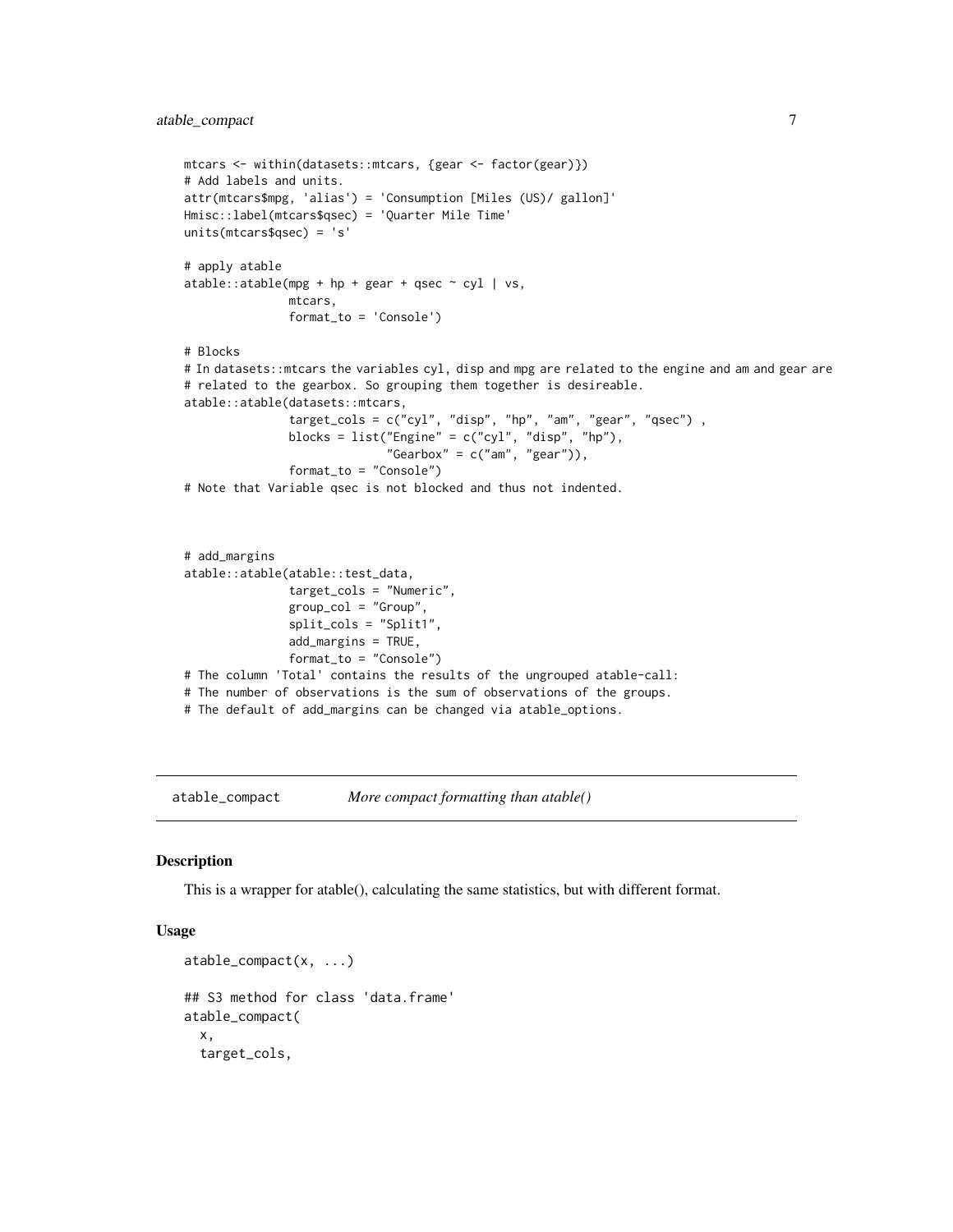```
group\_col = NULL,indent_character = atable_options("indent_character_compact"),
 blocks = NULL,
 format_factor = atable_options("format_statistics_compact.statistics_factor"),
 format_numeric = atable_options("format_statistics_compact.statistics_numeric"),
  ...
)
```
# Arguments

| X                | object passed to atable.                                                                                                                                                                                                                                                                                                                                   |
|------------------|------------------------------------------------------------------------------------------------------------------------------------------------------------------------------------------------------------------------------------------------------------------------------------------------------------------------------------------------------------|
| $\ddotsc$        | Passed to atable.                                                                                                                                                                                                                                                                                                                                          |
| target_cols      | character. Some of colnames $(x)$ .                                                                                                                                                                                                                                                                                                                        |
| group_col        | character or NULL. If character then, one of colnames $(x)$ .                                                                                                                                                                                                                                                                                              |
| indent character |                                                                                                                                                                                                                                                                                                                                                            |
|                  | character length 1. Default is defined in table_options("indent_character_compact").<br>For Latex-Format use e.g. indent_character="\quad". For Word-Format use<br>e.g. $indent_{character}$ paste0(rep(intToUtf8(160),5),collapse = "")<br>and e.g. Package officer and its functions officer::read_docx(), officer::body_add_table<br>and print-methods. |
| blocks           | NULL or a list, passed to atable, see help there.                                                                                                                                                                                                                                                                                                          |
| format_factor    | a function that defines the format of factor variables. Default is defined in<br>atable_options. See check_format_statistics for the return-value of this<br>function.                                                                                                                                                                                     |
|                  |                                                                                                                                                                                                                                                                                                                                                            |

# format\_numeric a function that defines the format of numeric variables. Analog to format\_factor.

# Details

The compact formatting is:

Numeric target\_cols get one line in the table; the line contains the mean and SD of the variable.

Factor target\_cols also get one line in the table, when they have only two levels and only the first level is displayed in the table and the name of the variable is omitted. This is intended for item like "Sex at birth: Female/Male". Knowing the percentage of Female is sufficient in this case (when NAs are not counted). Be careful with items like "Pregnant: Yes/No". Here only the level "Yes" will be printed and the name of the item (Pregnant) is omitted, making the table uninformative. Factors with three or more levels get one line per level, the levels are intended and a header line containing the name of the variable is added.

Arguments in ... are passed to [atable](#page-2-1). See the help there. atable\_compact is not designed for splitted atables, so argument split\_cols must be omitted or NULL. Also argument format\_to is ignored. Other features of atable (blocking, add\_margins, alias) are available, see examples.

#### Value

data.frame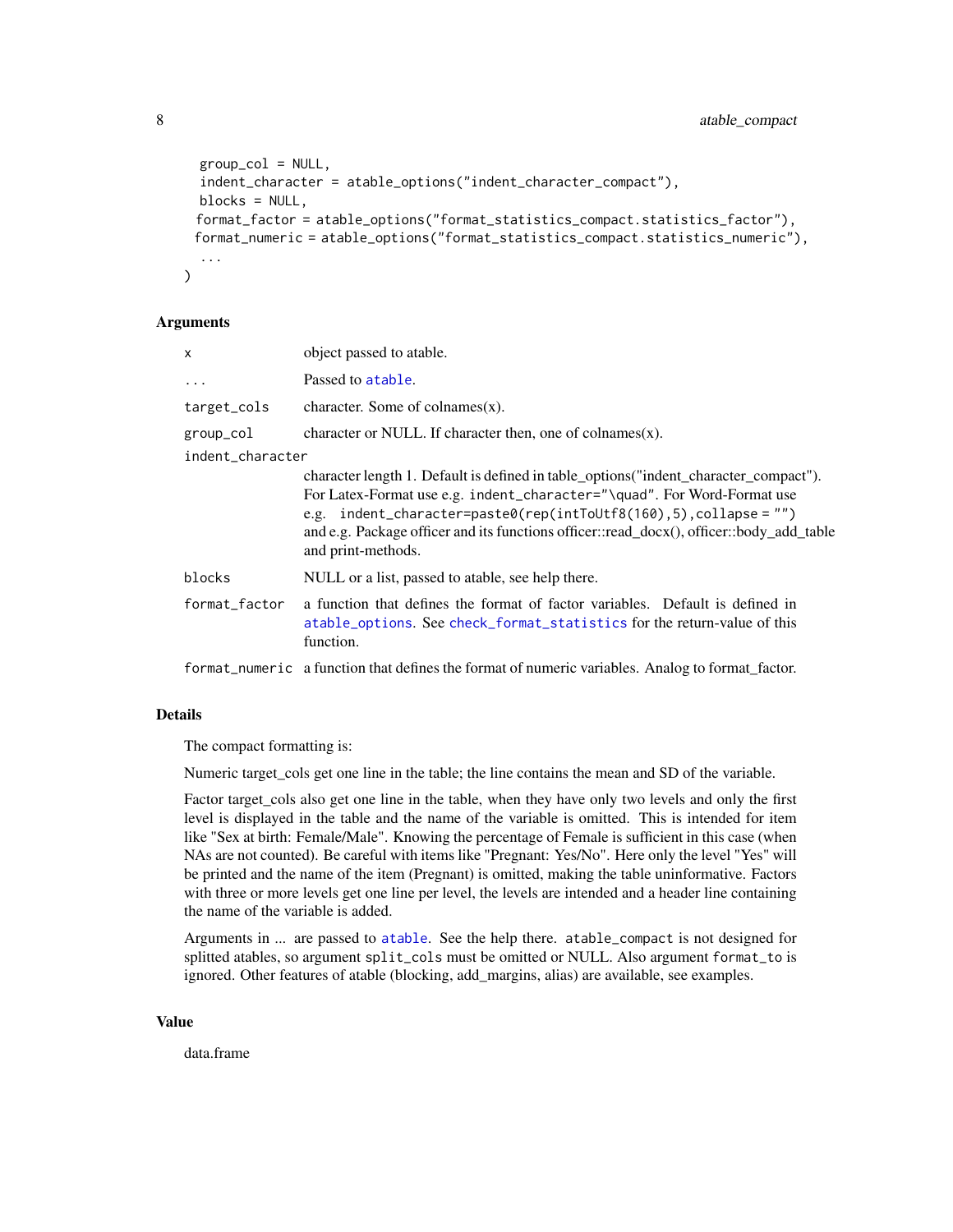atable\_compact 9

#### Methods (by class)

• data.frame: a compact version of atable.

# Examples

```
# For Console:
atable_compact(
 atable::test_data,
 target_cols = c("Numeric", "Numeric2", "Split2", "Factor", "Ordered"),
 group_col = "Group2",
 blocks = list("Primary Endpoint" = "Numeric",
                "Secondary Endpoints" = c("Numeric2", "Split2", "Factor")),
 add_margins = TRUE)
# The target_cols are "Numeric", "Numeric2", "Split2", "Factor", "Ordered".
# The group_col is "Group2".
# The data.frame is grouped by group_col and the summary statistcs of the target_cols are
# calculated: mean, sd for numeric, counts and percentages for factors.
# Some target_cols are blocked: the first block 'Primary Endpoint' contains the variable Numeric.
# The second block 'Secondary Endpoint' contains the variables "Numeric2", "Split2", "Factor".
# The blocks are intended.
# For variable Split2 only the first level is reported, as the variable has only two levels and
# the name 'Split2' does not appear in the table.
# The variable Factor has more than two levels, so all of them are
# reported and appropriately intended.
# The variable Ordered is not part of a block and thus not intended.
# For Latex:
# Same as for Console, but with different indent_character:
tab = atable_compact(atable::test_data,
                  target_cols = c("Numeric", "Numeric2", "Logical", "Factor", "Ordered"),
                     group_col = "Group2",
                     indent_{character} = "\\quad")tab = atable::translate_to_LaTeX(tab)
# Then call e.g. Hmisc::latex(tab, ...)
# Example for Word format:
## Not run:
tab = atable_compact(
 atable::test_data,
 target_cols = c("Numeric", "Numeric2", "Split2", "Factor", "Ordered", "Character"),
 group_col = "Group2",
 blocks = list("Primary Endpoint" = "Numeric",
                "Secondary Endpoints" = c("Numeric2", "Split2", "Factor")),
 add_margins = TRUE,
 indent_character = paste0(rep(intToUtf8(160), 5), collapse = ""))
```
# The argument indent\_character has the value intToUtf8(160) (non breakable space).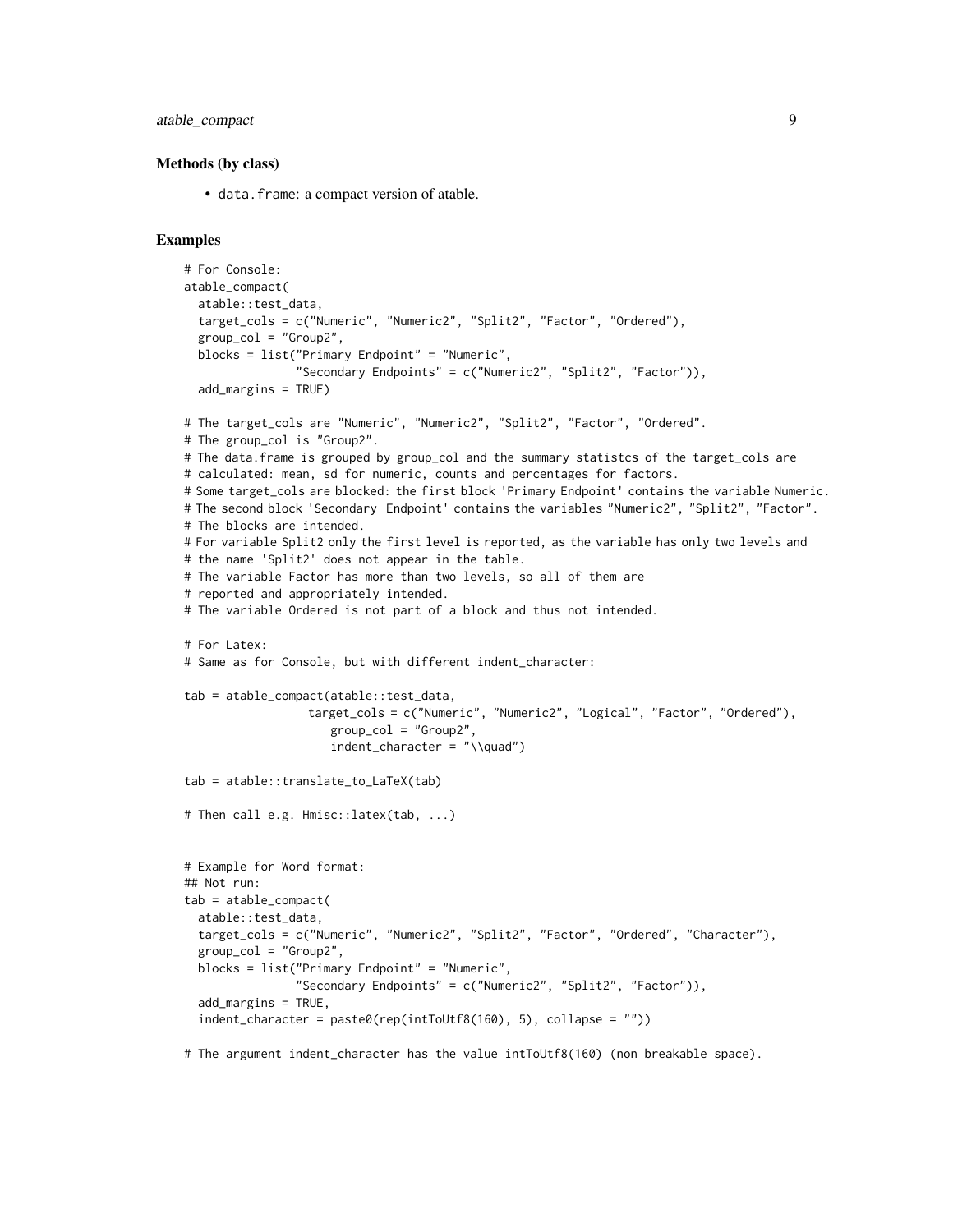# This is the important part: # Spaces at the beginning of a cell of a data.frame are somehow lost on the way to the docx. # Other indent\_characters may also do the job. # doc = officer::read\_docx() # doc = officer::body\_add\_table(doc,tab) # print(doc, target = "atable\_Word.docx") # Other packages may exist for Word-export. ## End(Not run)

<span id="page-9-1"></span>atable\_longitudinal *A longitudinal version of atable*

atable\_longitudinal(x, ...)

# Description

This is a wrapper for atable(), calculating the same statistics, but with different format.

# Usage

```
## S3 method for class 'data.frame'
atable_longitudinal(
 x,
  target_cols,
 split_cols,
 group\_col = NULL,format_numeric = atable_options("format_statistics_longitudinal.statistics_numeric"),
 format_factor = atable_options("format_statistics_longitudinal.statistics_factor"),
  ...
\mathcal{L}
```
# Arguments

| $\mathsf{x}$  | object passed to atable. Currently x must be a data.frame.                                                                                                             |
|---------------|------------------------------------------------------------------------------------------------------------------------------------------------------------------------|
| $\ddots$      | Passed to atable.                                                                                                                                                      |
| target_cols   | character. Exactly one of colnames $(x)$ .                                                                                                                             |
| split_cols    | character. Exactly one of colnames $(x)$ .                                                                                                                             |
| group_col     | character or NULL. If character then, one of colnames $(x)$ .                                                                                                          |
|               | format numeric a function that defines the format of numeric variables. Analog to format factor.                                                                       |
| format_factor | a function that defines the format of factor variables. Default is defined in<br>atable_options. See check_format_statistics for the return-value of this<br>function. |

<span id="page-9-0"></span>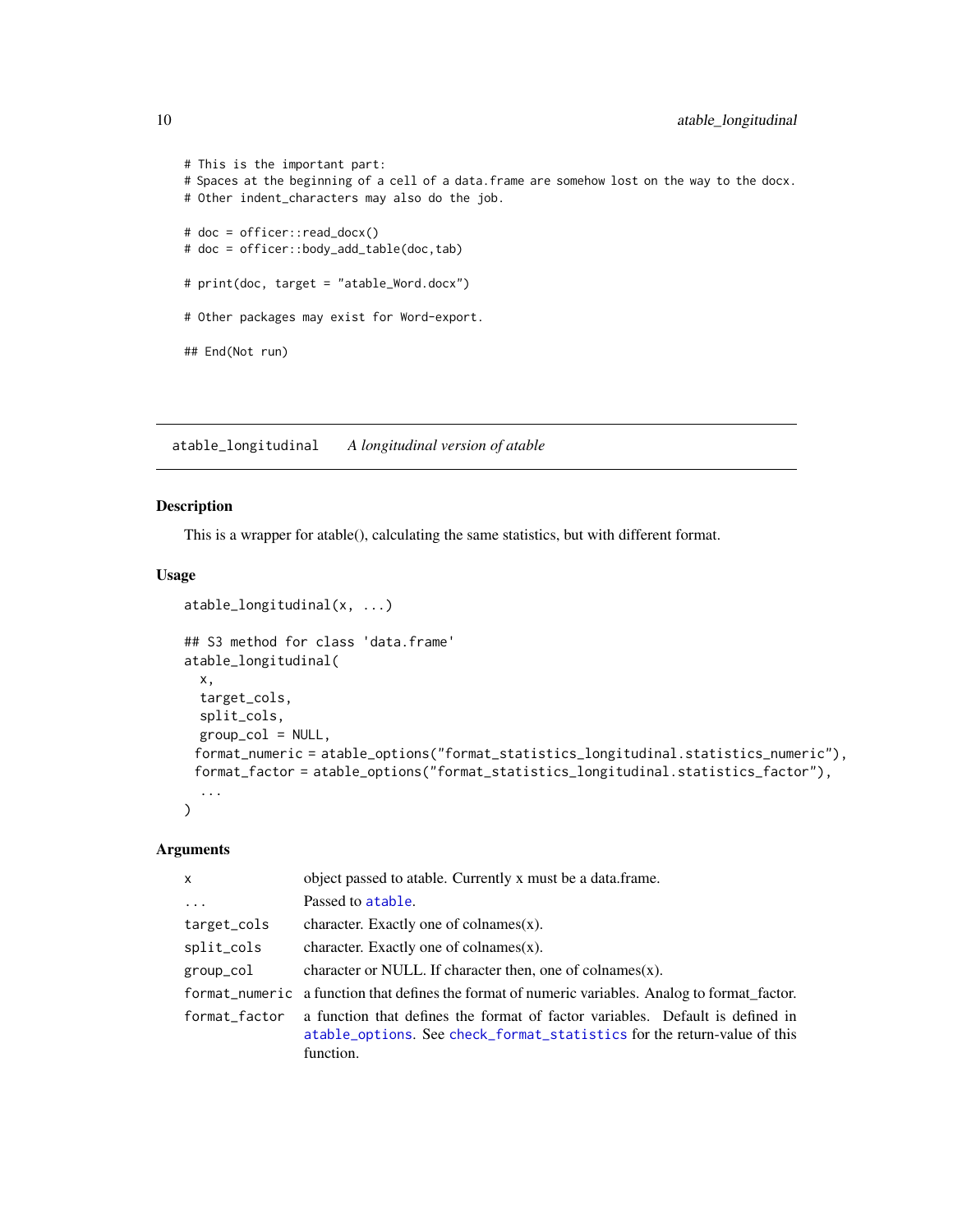#### Details

The intention is to report longitudinal data, i.e. data measured on the same objects on multiple times points.

This function allows only one target\_col and only one split\_col (the time point of the measurement).

The longitudinal formatting is:

The names of the target\_col and split\_col do not show up in the table. The names should thus be written in the caption of the table.

Numeric target\_cols get one line in the table; the format of the statistics is: mean (sd), N, missing.

Factor target cols also get one line in the table, when it has only two levels and only the first level is displayed in the table and the name of the variable is omitted. This is intended for item like "Sex at birth: Female/Male". Knowing the percentage of Female is sufficient in this case (when NAs are not counted). The name of the target\_cols and its first level should be stated in the caption of the table, otherwise the table is uninformative. The format of the statistics is: percent

Factors with three or more levels get one line per level and the name of the variable is omitted. The format of the statistics is: percent

Argument block must omitted, as there is only one target\_col and nothing to block.

See examples.

# Value

data.frame

#### Methods (by class)

• data.frame: a longitudinal version of atable.

# Examples

```
# create data with a time-variable
x = atable::test_data
set.seed(42)
x = within(x, {time = sample(paste0("time", 1:5), size=nrow(x), replace = TRUE)})split_cols = "time"
group_col = "Group2"
# table for a factor with two levels
atable_longitudinal(x,
 target_cols = "Split2",
 group_col = group_col,
 split_cols = split_cols,
 add_margins = TRUE)
# table for a factor with three levels
atable_longitudinal(x,
 target_cols = "Split1",
 group\_col = group\_col,split_cols = split_cols,
```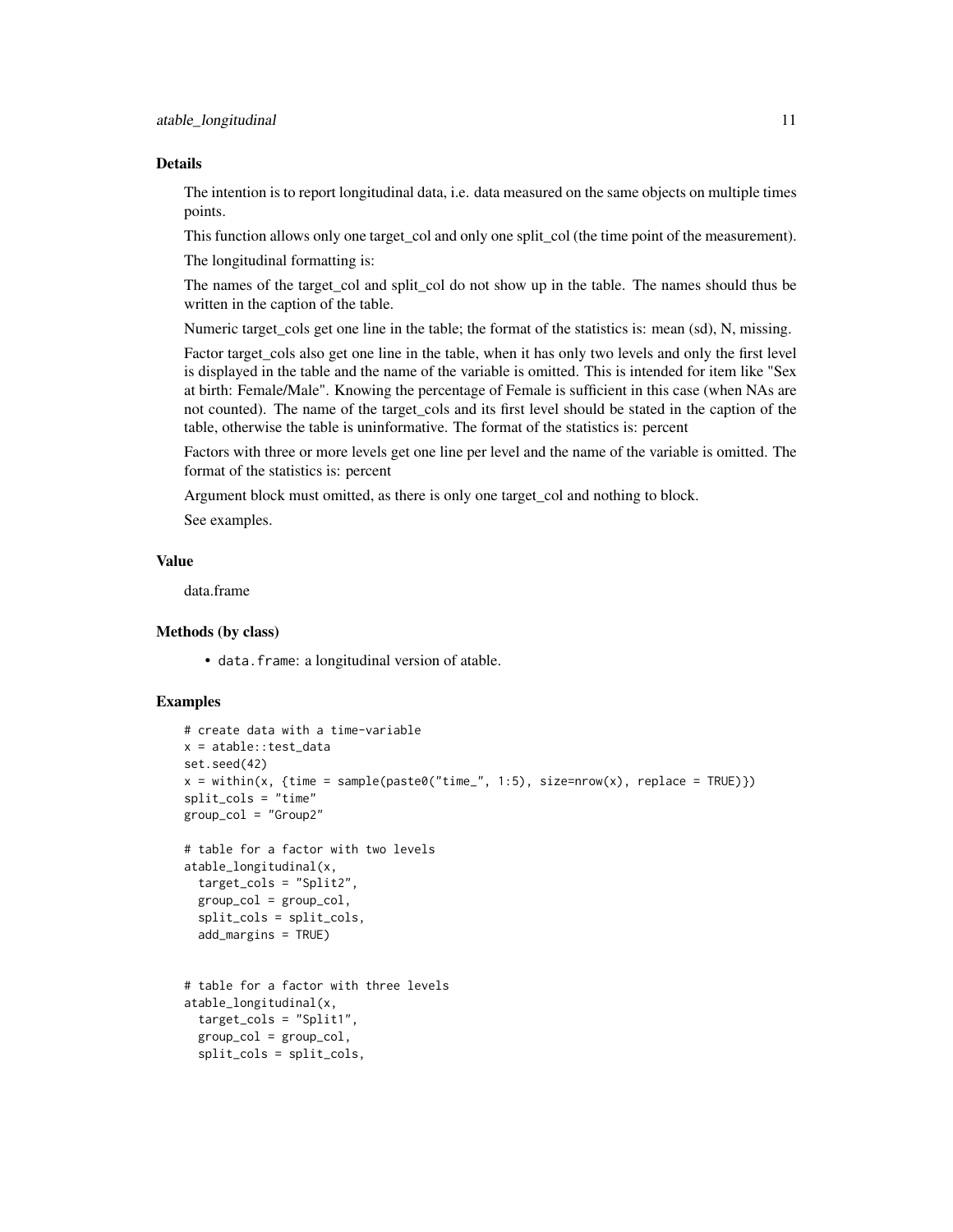```
add_margins = TRUE)
# table for a numeric variable
atable_longitudinal(x,
 target_cols = "Numeric",
 group_col = group_col,
 split_cols = split_cols,
 add_margins = TRUE)
# To print the table in Word or with Latex, use
# e.g. \link[Hmisc]{latex} or \link[officer]{body_add_table}.
# No further modification of the table is needed.
# See \code{\link{atable_compact}} for examples.
```
<span id="page-11-1"></span>atable\_options *Set or get options*

#### **Description**

Set or get options for the atable-package via the [settings](#page-0-0) package.

#### Usage

```
atable_options(...)
```
#### Arguments

... Option names to retrieve option values or [key]=[value] pairs to set options.

# Details

These options control some aspects of the atable package.

For restoring the default values see [atable\\_options\\_reset](#page-14-1).

### Supported options

The following options are supported:

- add\_margins: A logical with length 1, TRUE of FALSE. This is the default-value of atable's argument add\_margins. See the help there.
- colname\_for\_total: A character with length 1. Default is 'Total'. This character will show up in the results of [atable](#page-2-1) when add\_margins is TRUE and group\_col is not NULL.
- replace\_NA\_by: A character with length 1, or NULL. Default is 'missing'. Used in function [replace\\_NA](#page-27-1). This character will show up in the results of [atable](#page-2-1), so it can be modified.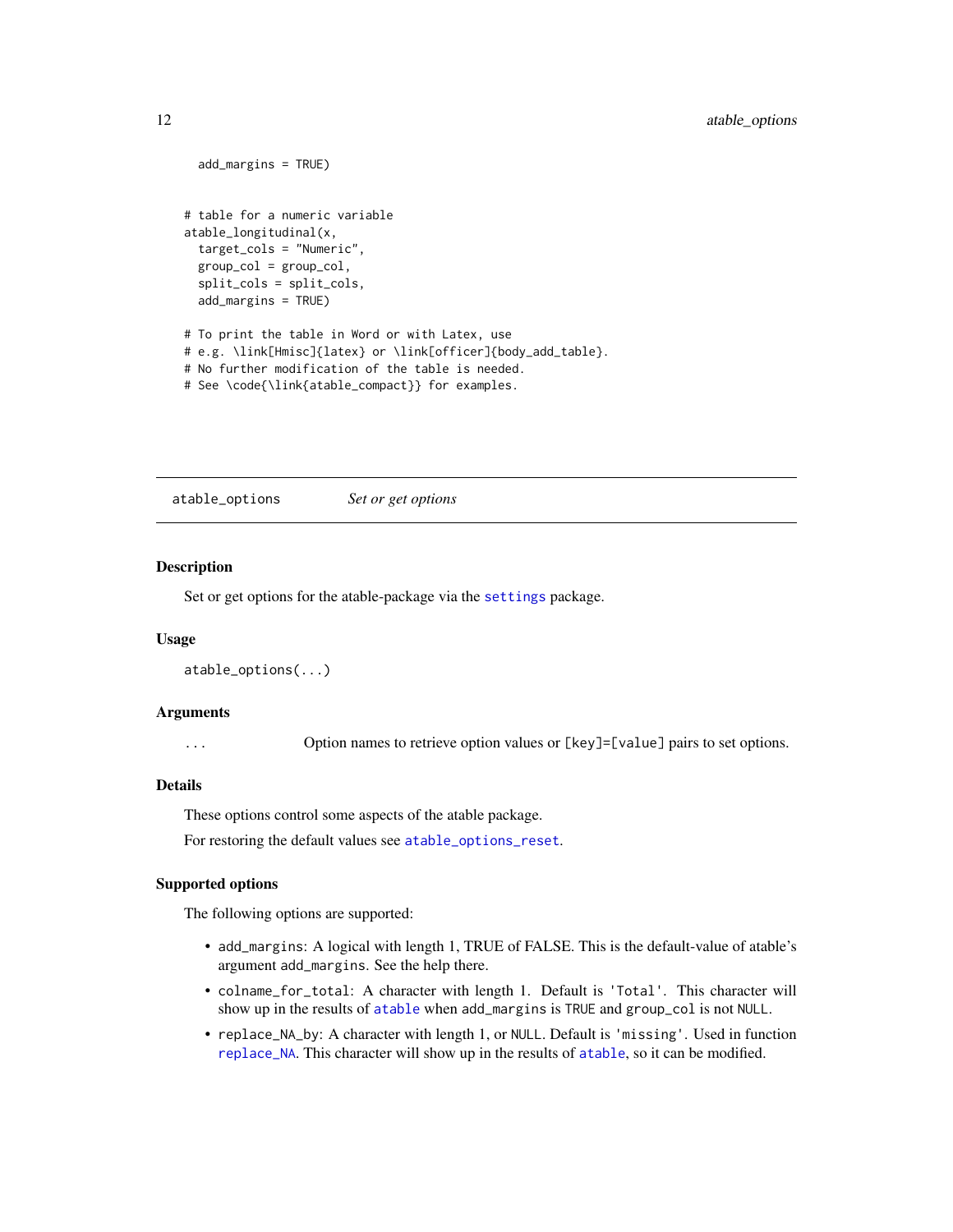- <span id="page-12-0"></span>• colname\_for\_variable: A character with length 1. Default is 'variable\_\_\_'. Used in function add\_name\_to\_tests and add\_name\_to\_statistics. This character will not show up in the results and is only used internally for intermediate data.frames. There may be name clashes with user-supplied data.frames; so modification may be necessary.
- colname\_for\_observations: A character with length 1. Default is 'Observations'. Used in function add\_observation\_column. This character will show up in the results of [atable](#page-2-1), so it can be modified. There may be name clashes with user-supplied data.frames; so modification may be necessary.
- colname\_for\_blocks: A character with length 1. Default is 'block\_name\_\_\_'. Used in function indent\_data\_frame\_with\_blocks. This character will not show up in the results and is only used internally for intermediate data.frames. There may be name clashes with user-supplied data.frames; so modification may be necessary.
- labels\_TRUE\_FALSE: A character of length 2. Default is  $c('yes', 'no')$ . Currently used in function statistics.logical (see [statistics](#page-29-1)) to cast logical to factor. TRUE is mapped to labels\_TRUE\_FALSE[1] and FALSE to labels\_TRUE\_FALSE[2]. This characters may show up in the results of [atable](#page-2-1), so it can be modified.
- labels\_Mean\_SD: A character length 1. Default is 'Mean (SD)'. Currently used in function [format\\_statistics](#page-18-1) as a name for the mean and standard deviation of numeric variables. This character may show up in the results of [atable](#page-2-1), so it can be modified.
- labels\_valid\_missing: A character length 1. Default is 'valid (missing)'. Currently used in function [format\\_statistics](#page-18-1) as a name for the number of valid and missing values of numeric variables. This character may show up in the results of [atable](#page-2-1), so it can be modified.
- format\_to: A character length 1. Default is 'Latex'. Currently used in function [atable](#page-2-1).
- colname\_for\_group: A character of length 1. Default is 'Group'. This character will show up in the results of [atable](#page-2-1). This column will contain all values of DD[split\_cols] and DD[target\_cols].
- colname\_for\_value: A character of length 1. Default is 'value'. This character shows up in the results of [atable](#page-2-1) when group\_col is NULL. The column will contain the results of the [statistics](#page-29-1).
- colname\_for\_variable\_compact: A character of length 1. Default is intToUtf8(160), a non-breaking space. This character will show up in the results of [atable\\_compact](#page-6-1) as name of the first column.
- statistics.numeric: Either NULL or a function. Default is NULL. If a function, then it will replace atable:::statistics.numeric when atable is called. The function must mimic [statistics](#page-29-1): see the help there.
- statistics.factor: Analog to argument statistics.numeric.
- statistics.ordered: Analog to argument statistics.numeric.
- two\_sample\_htest.numeric: Either NULL or a function. Default is NULL. If a function, then it will replace atable:::two\_sample\_htest.numeric when atable is called. The function must mimic [two\\_sample\\_htest](#page-33-1): see the help there.
- two\_sample\_htest.factor: Analog to argument two\_sample\_htest.numeric
- two\_sample\_htest.ordered: Analog to argument two\_sample\_htest.numeric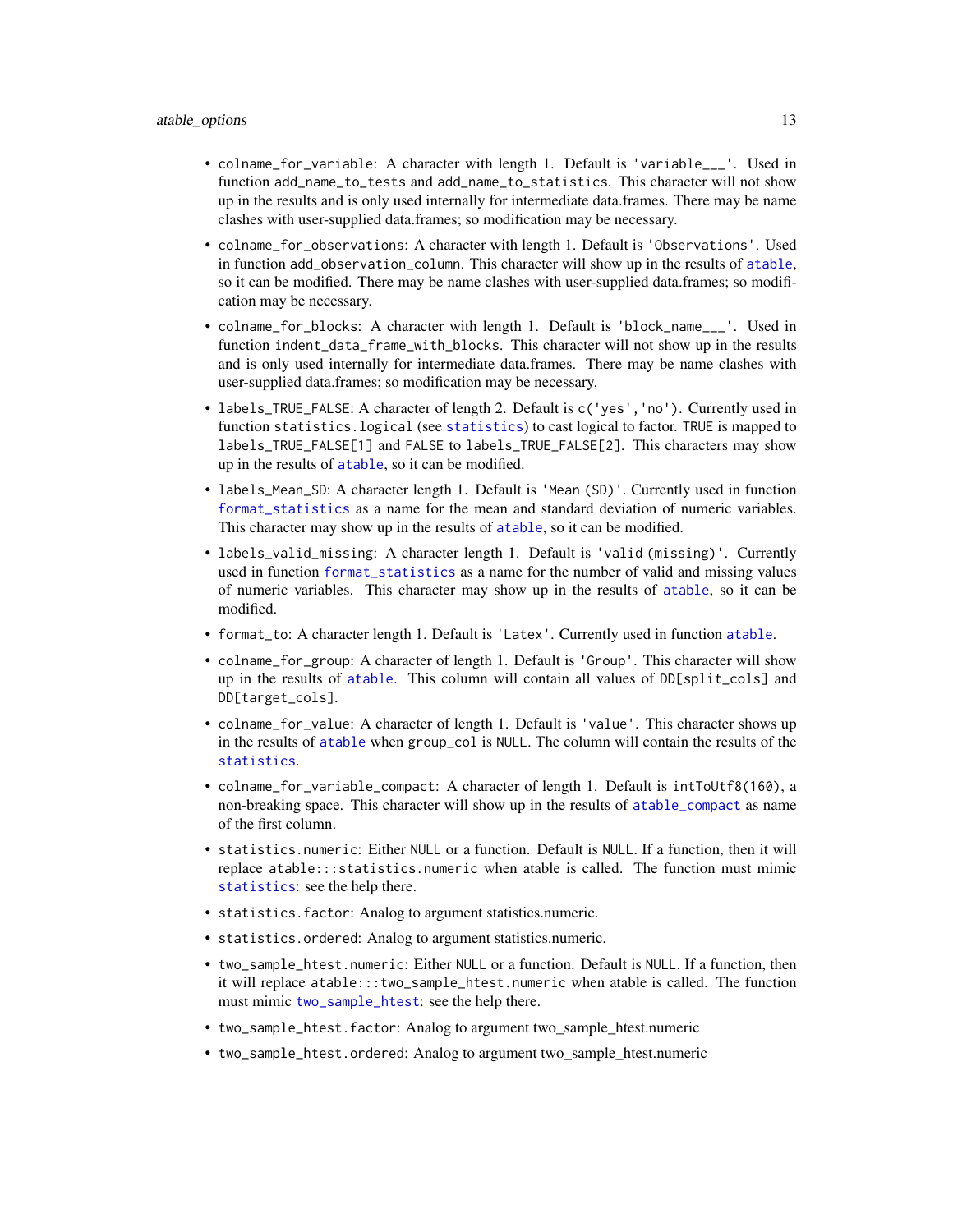- <span id="page-13-0"></span>• multi\_sample\_htest.numeric: Either NULL or a function. Default is NULL. If a function, then it will replace atable:::multi\_sample\_htest.numeric when atable is called. The function must mimic [multi\\_sample\\_htest](#page-24-1): see the help there.
- multi\_sample\_htest.factor: Analog to argument multi\_sample\_htest.numeric
- multi\_sample\_htest.ordered: Analog to argument multi\_sample\_htest.numeric
- format\_statistics.statistics\_numeric: Either NULL or a function. Default is NULL. If a function, then it will replace atable:::format\_statistics.statistics\_numeric. The function must mimic [format\\_statistics](#page-18-1): see the help there.
- format\_statistics.statistics\_factor: Analog to argument format\_statistics.statistics\_numeric
- format\_tests.htest: Either NULL or a function. Default is NULL. If a function, then it will replace format\_tests.htest. The function must mimic [format\\_tests](#page-19-1): arguments are x and the ellipsis ... . Result is a data.frame with 1 rows and unique colnames.
- format\_tests.htest\_with\_effect\_size: Analog to argument format\_tests.htest
- format\_p\_values: A function with one argument returning a character with same length as the argument. This functions is called by [format\\_tests](#page-19-1) to produce printable p-values.
- format\_percent: A function with one argument returning a character with same length as the argument. This functions is called by [format\\_statistics](#page-18-1) for factors to produce printable percentages.
- format\_numbers: A function with one argument returning a character with same length as the argument. This functions is called by [format\\_statistics](#page-18-1) and [format\\_tests](#page-19-1) for number, that are not p-values or percentages.
- digits: 2. How many digits a number should have in the table. Used by format\_percent and format\_percent and passed to [format](#page-0-0).
- get\_alias.default: A function with one argument x and ... returning a character or NULL. This functions is called by get\_alias and create\_alias\_mapping to retrieve alternative Variable names to print in the table.
- get\_alias.labelled: A function with one argument x and ..., that must return a character. This functions is called by get\_alias on the columns that have class labelled.
- modifiy\_colnames\_without\_alias: A function with one argument x and ... returning a character. This functions is called by create\_alias\_mapping on the columns that have is.NULL(get\_alias(x)). Replaces underscores by blanks and then calls [trimws](#page-0-0).
- indent\_character: A Character with length 1. Passed to indent\_data\_frame. Every option of format\_to has a corresponding indent\_character. See the help of atable for these options.
- indent\_character\_compact: A Character with length 1. Passed to atable\_compact. Value is " " for viewing in the console. Use "\quad" for Latex and intToUtf8(160) for Word.
- indent: A logical with length 1. Passed to atable. Controls, if indent\_data\_frame is called.
- format\_statistics\_compact.statistics\_factor: A function with the same Properties as [format\\_statistics](#page-18-1). Used as a default value for [atable\\_compact](#page-6-1)
- format\_statistics\_compact.statistics\_numeric : A function with the same Properties as [format\\_statistics](#page-18-1). Used as a default value for [atable\\_compact](#page-6-1)
- format\_statistics\_longitudinal.statistics\_factor: A function with the same Properties as [format\\_statistics](#page-18-1). Used as a default value for [atable\\_longitudinal](#page-9-1)
- format\_statistics\_longitudinal.statistics\_numeric : A function with the same Properties as [format\\_statistics](#page-18-1). Used as a default value for [atable\\_longitudinal](#page-9-1)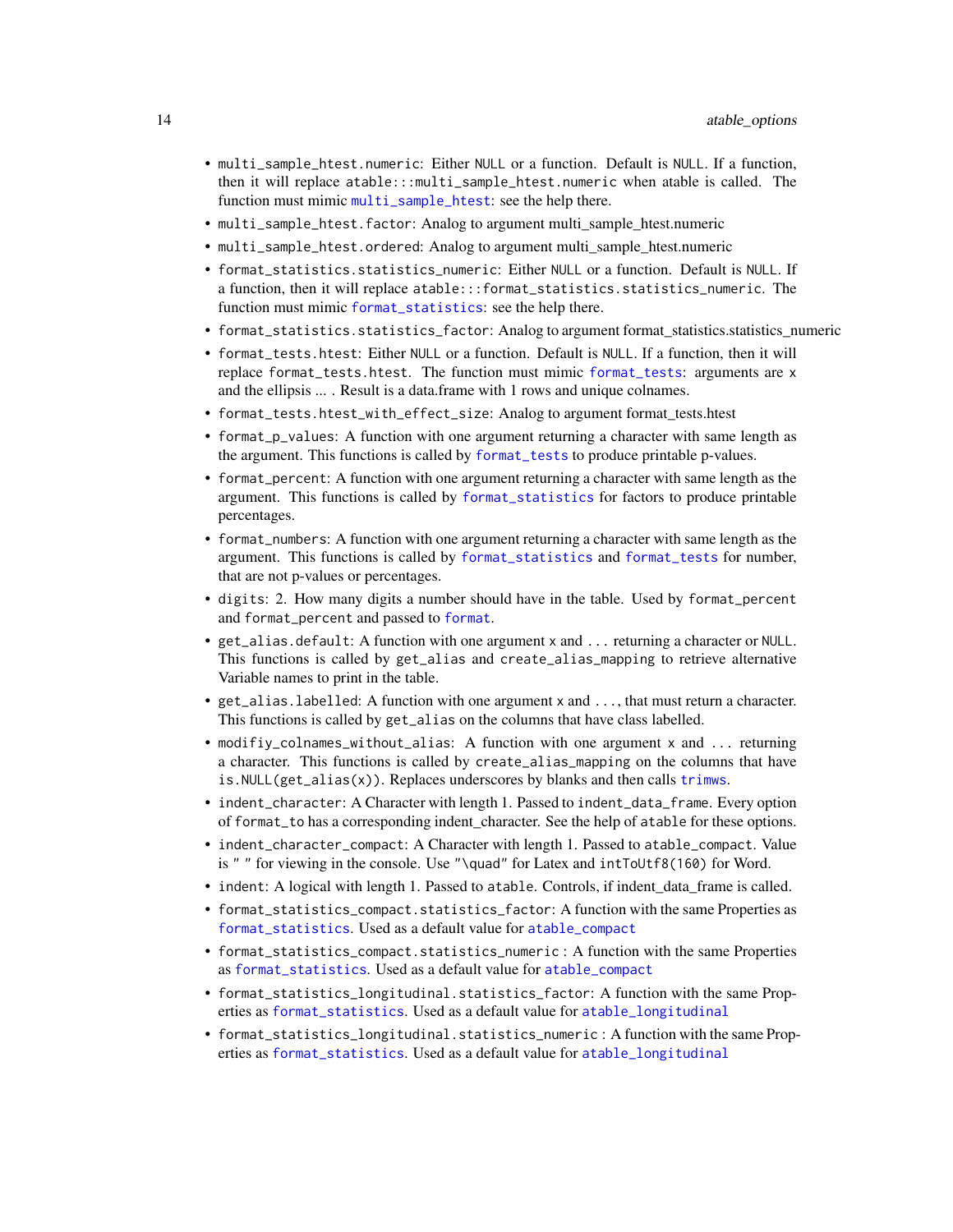<span id="page-14-0"></span>atable\_options\_reset 15

# Examples

```
atable_options() # show all options
atable_options('replace_NA_by' = 'no value') # set a new value
atable_options('replace_NA_by') # return the new value
```
<span id="page-14-1"></span>atable\_options\_reset *Reset atable\_options to default*

# Description

Does as the name implies. See also [atable\\_options](#page-11-1).

# Usage

atable\_options\_reset()

### Examples

```
atable_options('replace_NA_by') # show options
atable_options('replace_NA_by' = 'foo bar') # set a new value
atable_options('replace_NA_by') # show options
atable_options_reset() # restore all defaults
atable_options('replace_NA_by') # as before
```
atable\_package *atable: Create Tables for Reporting Clinical Trials*

# Description

The packages provides functions for descriptive statistics and hypothesis tests, and arranging the results for printing.

#### Details

The main function is [atable](#page-2-1). See documentation there.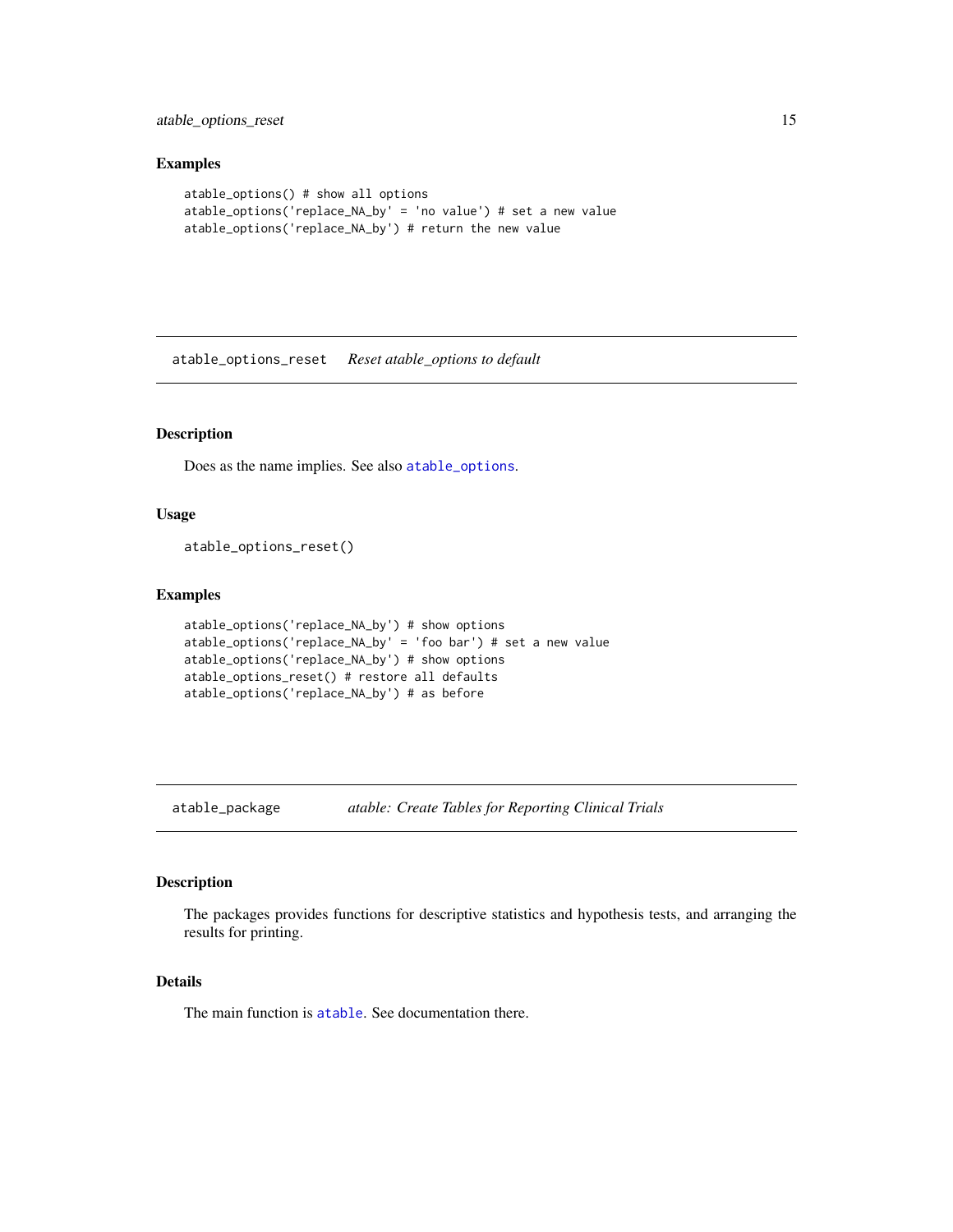<span id="page-15-0"></span>check\_alias\_mapping *Checks the output of function create\_alias\_mapping*

# Description

Checks the output of function [create\\_alias\\_mapping](#page-17-1).

# Usage

```
check_alias_mapping(Alias_mapping)
```
# Arguments

Alias\_mapping Result of function create\_alias\_mapping.

# Value

TRUE if x has the following properties: Alias\_mapping is a non-empty data.frame with character columns 'old' and 'new', without NA and "". Column 'new' has no duplicates. Else throws an error. Prints the duplicates of column 'new', if available.

<span id="page-15-1"></span>check\_format\_statistics

*Checks the output of function format\_statistics*

# Description

Checks the output of function [format\\_statistics](#page-18-1).

#### Usage

```
check_format_statistics(x)
```
#### Arguments

x Result of function format\_statistics.

#### Value

TRUE if x has the following properties: x is a non-empty data.frame with 2 columns called 'tag' and 'value'. Column 'tag' has class factor and no duplicates. Column 'value' is a character. Else throws an error.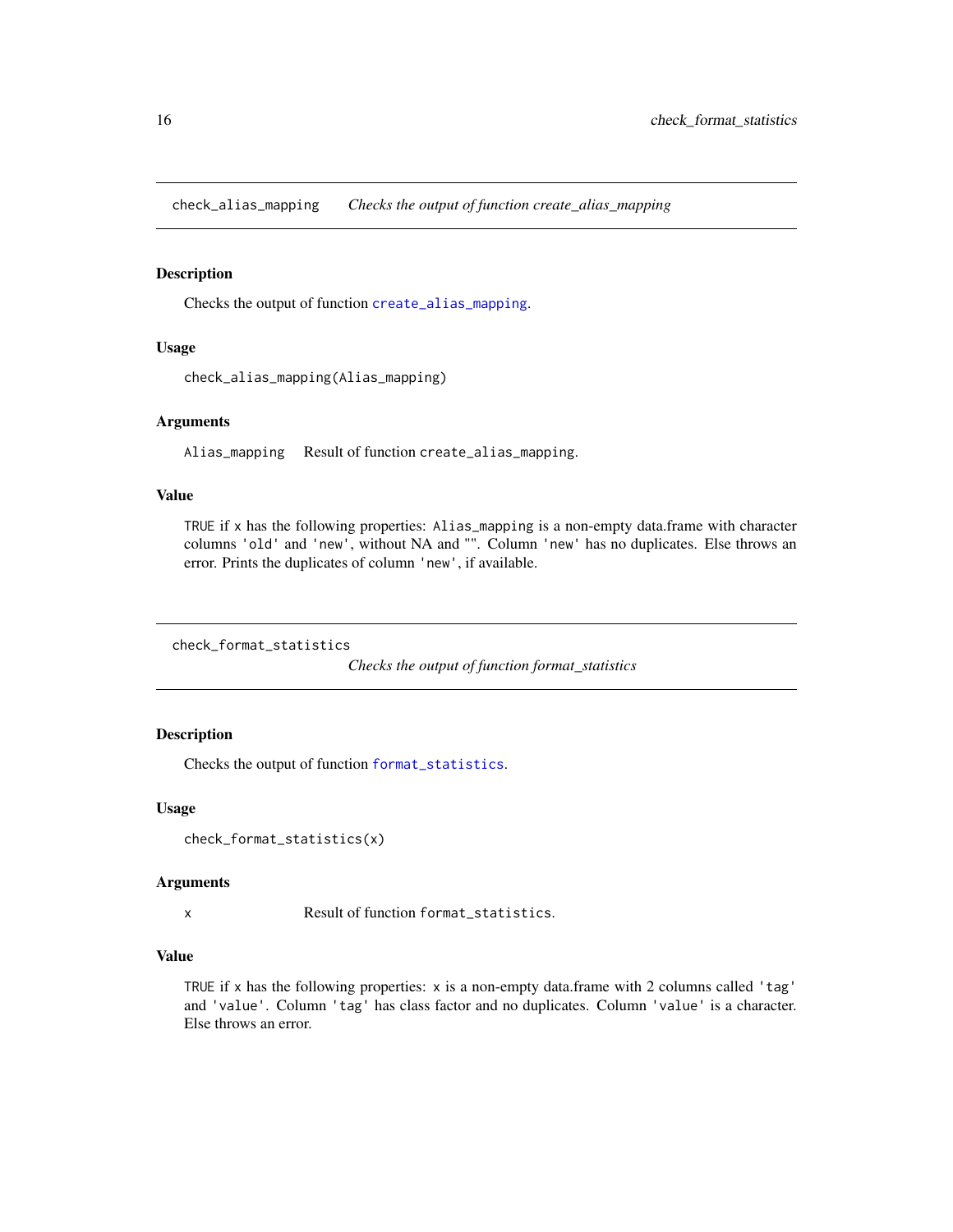<span id="page-16-1"></span><span id="page-16-0"></span>check\_format\_tests *Checks the output of functions format\_test*

# Description

Checks the output of function [format\\_tests](#page-19-1).

# Usage

```
check_format_tests(x)
```
# Arguments

x Result of function format\_tests.

# Value

TRUE if x has the following properties: x is a data.frame with exactly one row and with unique colnames. Else throws an error.

<span id="page-16-2"></span>check\_statistics *Checks the output of function statistics*

# Description

Checks the output of function [statistics](#page-29-1).

# Usage

```
check_statistics(x)
```
#### Arguments

x Result of function statistics.

# Value

TRUE if x has the following properties:  $x$  is a named list with length  $> 0$ . The names of the list must not have duplicates. The names may contain NA. Else an error.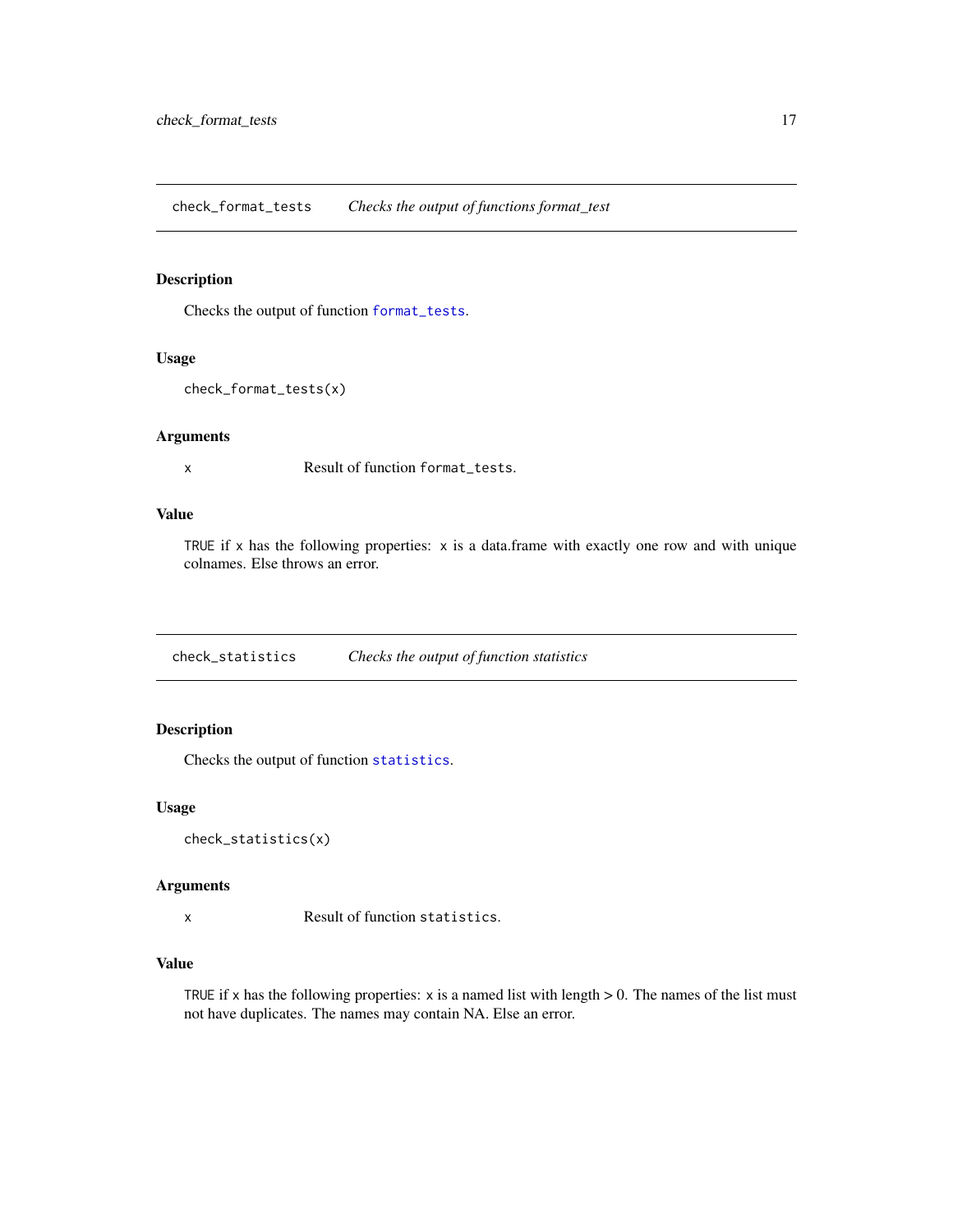<span id="page-17-2"></span><span id="page-17-0"></span>

# Description

Checks the output of function [two\\_sample\\_htest](#page-33-1) and [multi\\_sample\\_htest](#page-24-1).

### Usage

```
check_tests(x)
```
### Arguments

x Result of function two\_sample\_htest or multi\_sample\_htest.

### Value

TRUE if x has the following properties:  $x$  is a named list with length  $> 0$ . The names of the list must not have duplicates. The names may contain NA. Else an error.

Most hypothesis-test-functions in R like t. test or chisq. test return an object of class htest. This object passes this checks. Additional fields can be added to these objects and they will still pass this check.

<span id="page-17-1"></span>create\_alias\_mapping *Get Aliases of column names*

# **Description**

Column names of data.frame in atable must have syntactically valid colnames, see [is\\_syntactically\\_valid\\_name](#page-23-1). So no blanks or special characters allowed. But Reporting in human readable language needs special characters. These functions here allow atable to handle arbitrary character for pretty printing.

#### Usage

```
create_alias_mapping(DD, ...)
```
#### Arguments

| DD | A data.frame |
|----|--------------|
|    |              |

... Passed from and to other methods.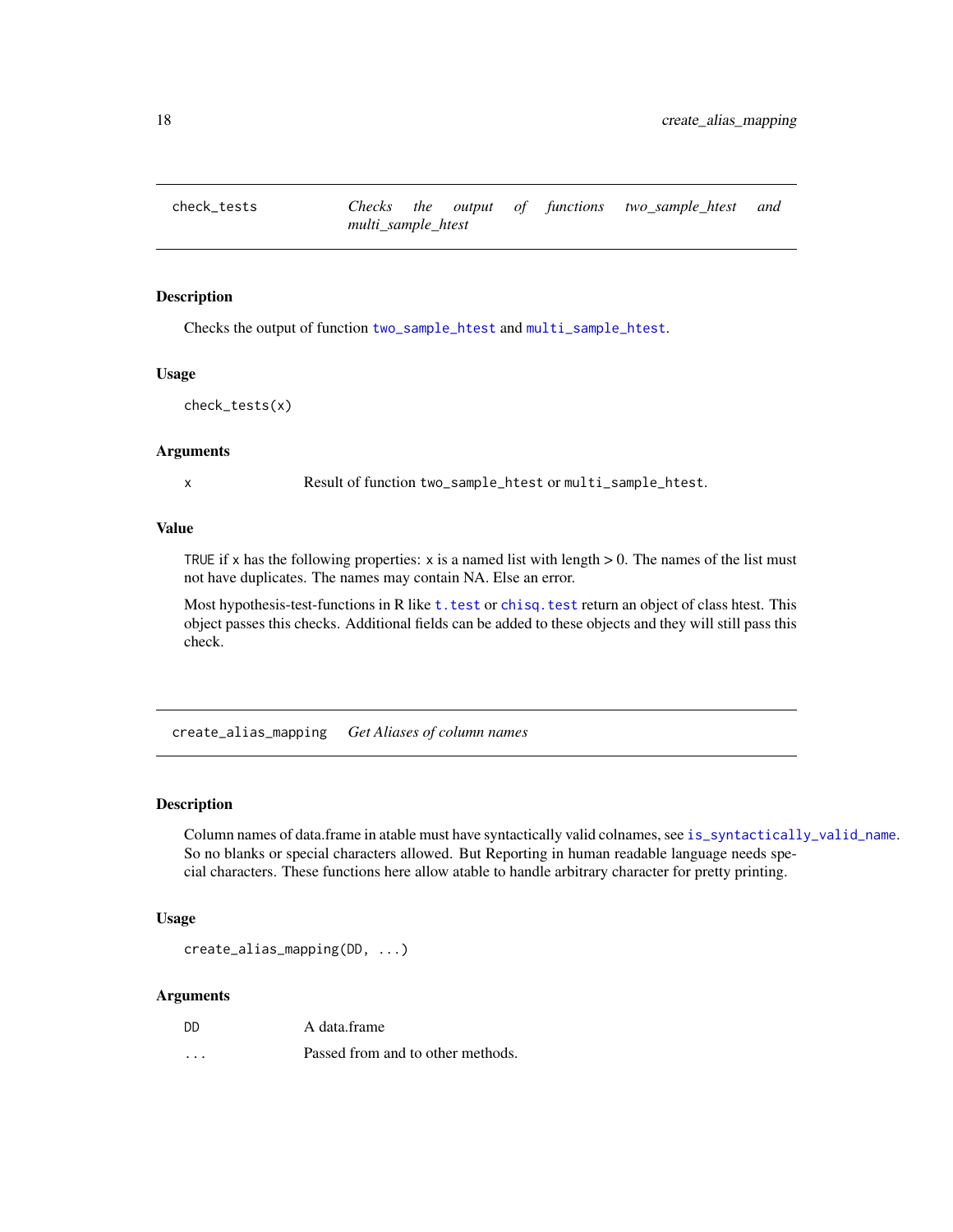# <span id="page-18-0"></span>format\_statistics 19

#### Details

We use [attributes](#page-0-0) here, to assign alternative names to columns. Also class labelled created by Hmisc's [label](#page-0-0) is supported.

See create\_alias\_mapping for the function that does the actual work.

If no aliases are found, then underscores in the column names of DD will be replaced by blanks. See Examples in ?atable.

# Value

create\_alias\_mapping returns a data.frame with two columns old and new and as many rows as DD has columns. Column old contains the original column names of DD and column new their aliases.

<span id="page-18-1"></span>format\_statistics *Format statistics*

# Description

The results of function statistics must be formated before printing. format\_statistics does this.

#### Usage

```
format_statistics(x, ...)
## S3 method for class 'statistics_numeric'
format_statistics(x, format_statistics.statistics_numeric = NULL, ...)
## S3 method for class 'statistics_factor'
format_statistics(x, format_statistics.statistics_factor = NULL, ...)
## S3 method for class 'statistics_count_me'
format_statistics(x, ...)
## Default S3 method:
format_statistics(x, ...)
```
# Arguments

```
x An object.
                 Passed from and to other methods.
format_statistics.statistics_numeric
                 Either NULL or a function. Default is NULL. If a function, then it will replace
                 atable:::format_statistics.statistics_numeric. The function must mimic
                 format_statistics: arguments are x and the ellipsis ... . Result is a non-empty
                 data.frame with 2 columns called 'tag' and 'value'.
format_statistics.statistics_factor
                 Analog to argument format_statistics.statistics_numeric
```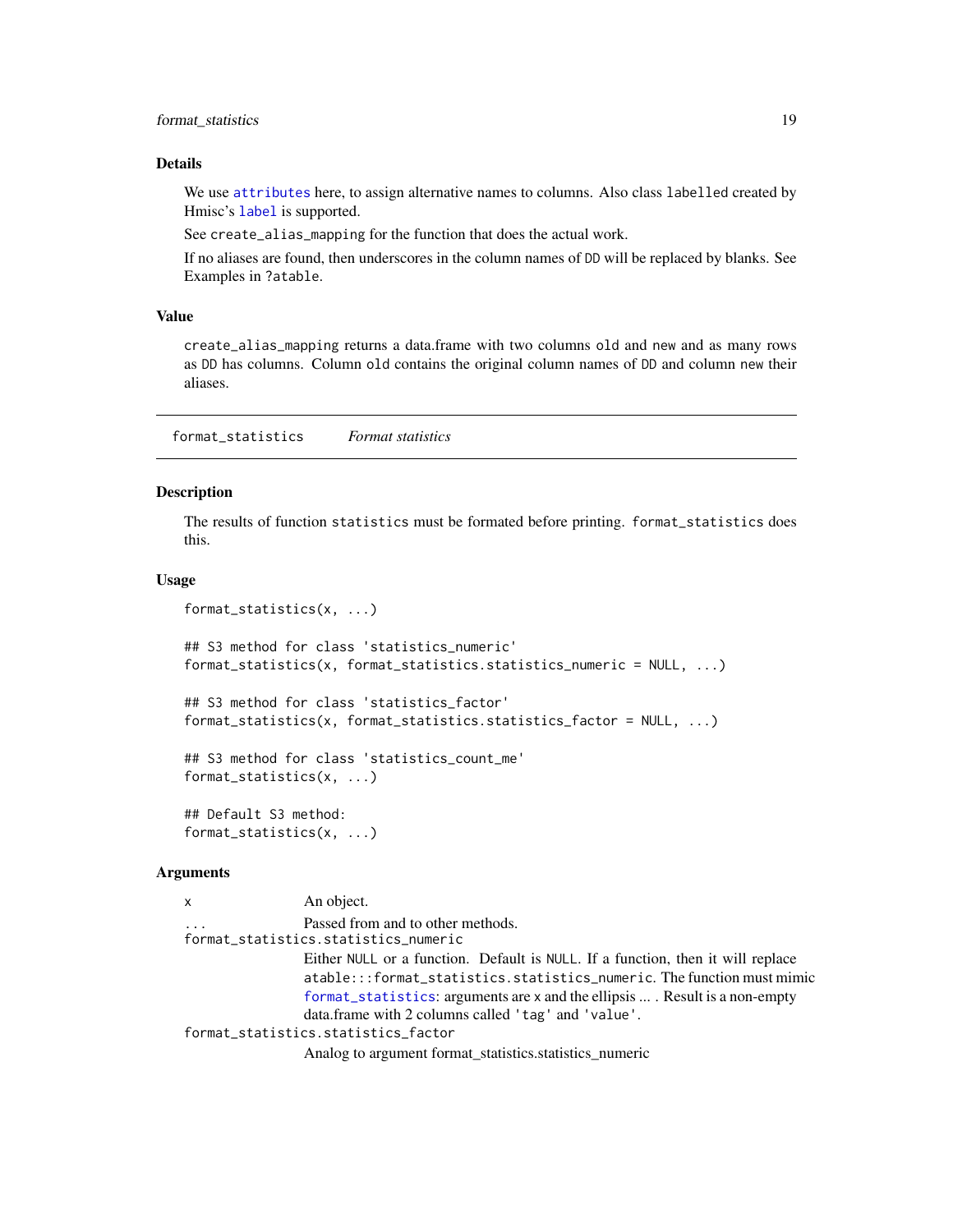# <span id="page-19-0"></span>Details

This function defines which statistics are printed in the final table and how they are formated.

The format depends on the class x. See section methods.

If you are not pleased with the current format you may alter these functions. But you must keep the original output-format, see section Value. Function [check\\_format\\_statistics](#page-15-1) checks if the output of statistics is suitable for further processing.

#### Value

A non-empty data.frame with 2 columns called 'tag' and 'value'. Column 'tag' has class factor and no duplicates. Column 'value' is a character. See also function [check\\_format\\_statistics](#page-15-1).

# Methods (by class)

- statistics\_numeric: Defines how to format class statistics\_numeric. Returns a data.frame with 2 rows. Column 'tag' contains 'Mean\_SD' and 'valid\_missing'. Column 'value' contains two values: first value is the rounded mean and standard deviation, pasted them together. The standard deviation is bracketed. Second value is the number of non-missing and missing values pasted together. The number of missing values is bracketed.
- statistics\_factor: Defines how to format class statistics\_factor. Returns a data.frame. Column 'tag' contains all names of x. Column 'value' contains the percentages and the total number of values in brackets.
- statistics\_count\_me: Defines how to format class statistics\_count\_me. Returns a data.frame. Column 'tag' contains the empty character ''. The empty character is choosen because colname\_for\_observations already appears in the final table. Column 'value' contains the number of observations. See also 'colname\_for\_observations' in [atable\\_options](#page-11-1).
- default: Returns a data.frame. Column 'tag' contains all names of x. Column 'value' contains all elements of x, rounded by [format](#page-0-0).

<span id="page-19-1"></span>format\_tests *Formats hypothesis test results*

#### Description

The results of function [two\\_sample\\_htest](#page-33-1) and [multi\\_sample\\_htest](#page-24-1) must be formated before printing. format\_tests does this.

# Usage

```
format_tests(x, ...)
## S3 method for class 'htest'
format_tests(x, format_tests.htest = NULL, ...)
## S3 method for class 'htest_with_effect_size'
```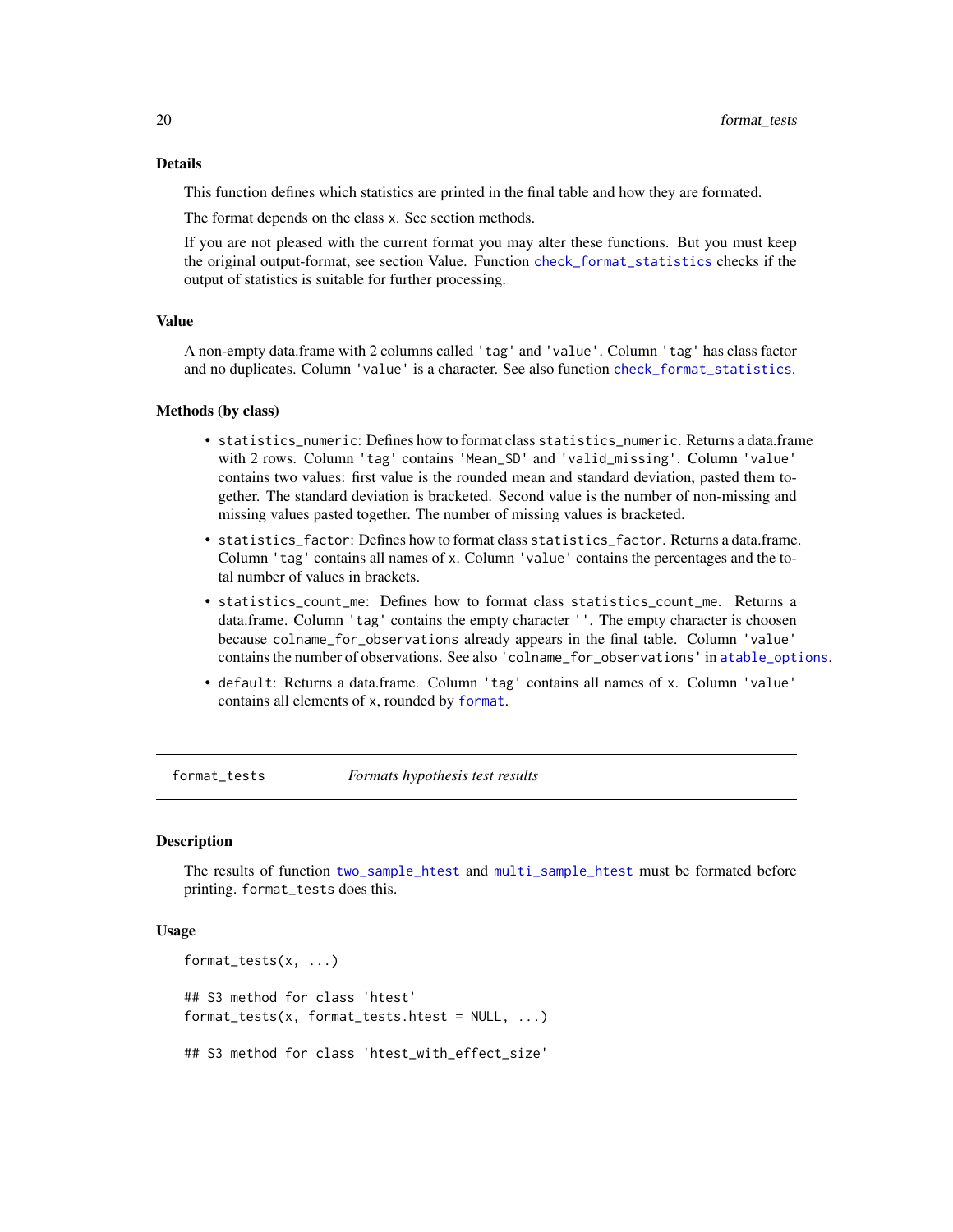#### <span id="page-20-0"></span>get\_alias 21

```
format_tests(x, format_tests.htest_with_effect_size = NULL, ...)
## Default S3 method:
format_tests(x, ...)
```
#### Arguments

x An object. ... Passed from and to other methods. format\_tests.htest Either NULL or a function. Default is NULL. If a function, then it will replace format\_tests.htest. The function must mimic [format\\_tests](#page-19-1): arguments are x and the ellipsis ... . Result is a data.frame with 1 rows and unique colnames. format\_tests.htest\_with\_effect\_size

Analog to argument format\_tests.htest

# Details

This function defines which test results are printed in the final table and how they are formated.

The format depends on the class x. See section methods.

If you are not pleased with the current format you may alter these functions. But you must keep the original output-format, see section Value. Function [check\\_format\\_tests](#page-16-1) checks if the output of format\_tests is suitable for further processing.

# Value

A non-empty data.frame with one row. See also function [check\\_format\\_tests](#page-16-1).

#### Methods (by class)

- htest: Defines how to format class htest. Returns a data.frame with 1 rows. Column p contains the p-value of the x.
- htest\_with\_effect\_size: Defines how to format class htest\_with\_effect\_size. Returns a data.frame with 1 rows. Column p contains the p-value of the x. Column stat contains the teststatistic. Column Effect Size (CI) contains a effect size and its 95% Confidence interval.
- default: Tries to cast to data.frame with one row. Uses the names of the list as colnames.

get\_alias *Get Aliases of column names*

# **Description**

Retrieves attributes label and units of class labelled and attribute alias otherwise.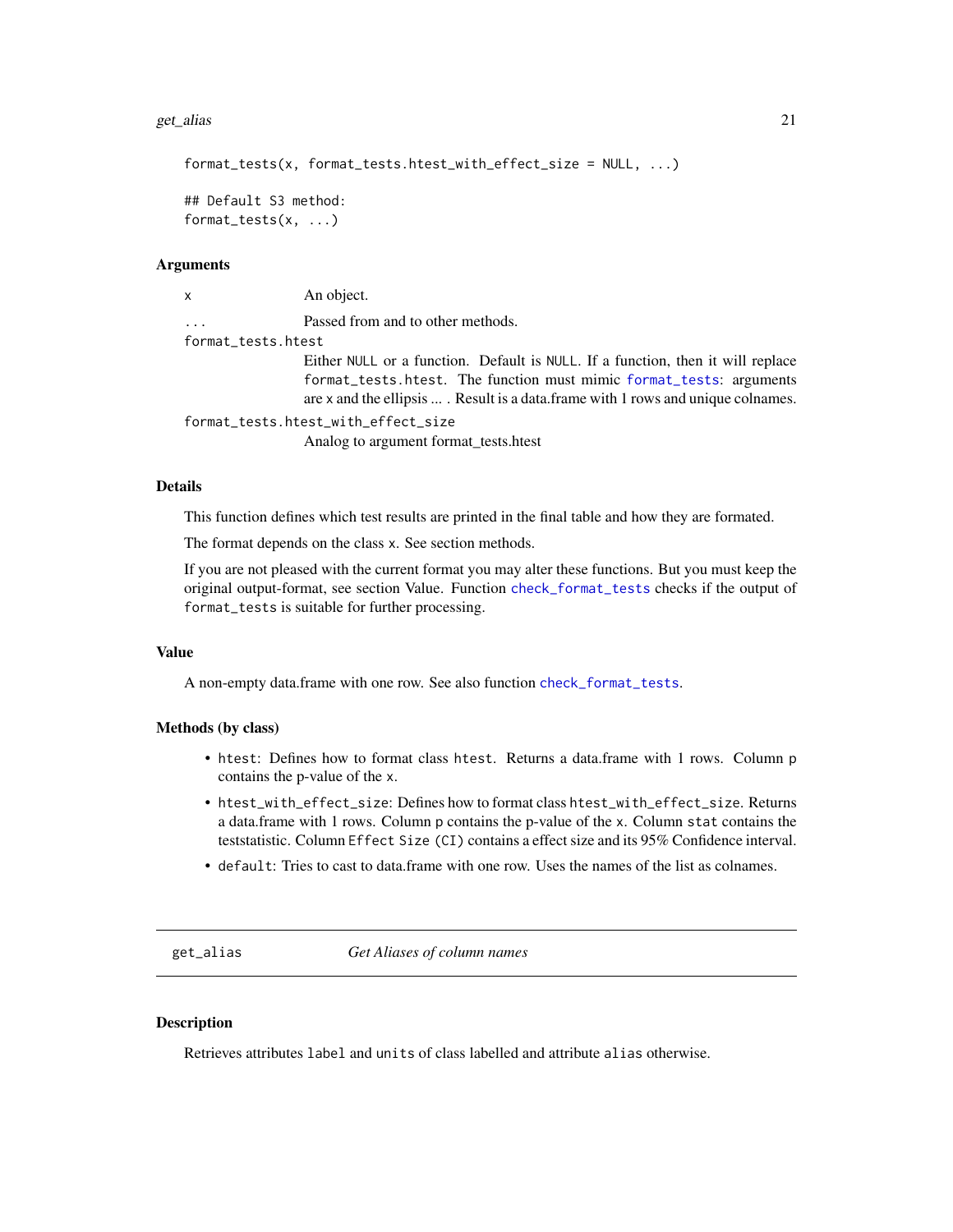# Usage

```
get_alias(x, ...)
## S3 method for class 'labelled'
get\_alias(x, ...)## Default S3 method:
get\_alias(x, ...)## S3 method for class 'data.frame'
get_alias(x, ...)
## S3 method for class 'list'
get_alias(x, ...)
```
# **Arguments**

| $\times$ | An object. Aliases will be retrieved of x. |
|----------|--------------------------------------------|
| $\cdot$  | Passed from and to other methods.          |

# Details

We use [attributes](#page-0-0) here, to assign alternative names to columns. Also class labelled created by Hmisc's [label](#page-0-0) is supported.

This is a workhorse function, see create\_alias\_mapping for the high level function

# Value

For atomic vectors a character of NULL; for non-atomic vectors the results of get\_alias applied to its elements.

#### Methods (by class)

- labelled: Retrieve attributes label and units, if available. Units are bracketed by '[]'. See also [label](#page-0-0) and [units](#page-0-0). The user may alter this method via [atable\\_options](#page-11-1), see help there.
- default: Retrieve attribute alias via [attr](#page-0-0). This attribute may be an arbitrary character. If there is no attribute alias, then get\_alias.default returns NULL.
- data.frame: Calls get\_alias on every column.
- list: Calls get\_alias on every element of the list.

<span id="page-21-0"></span>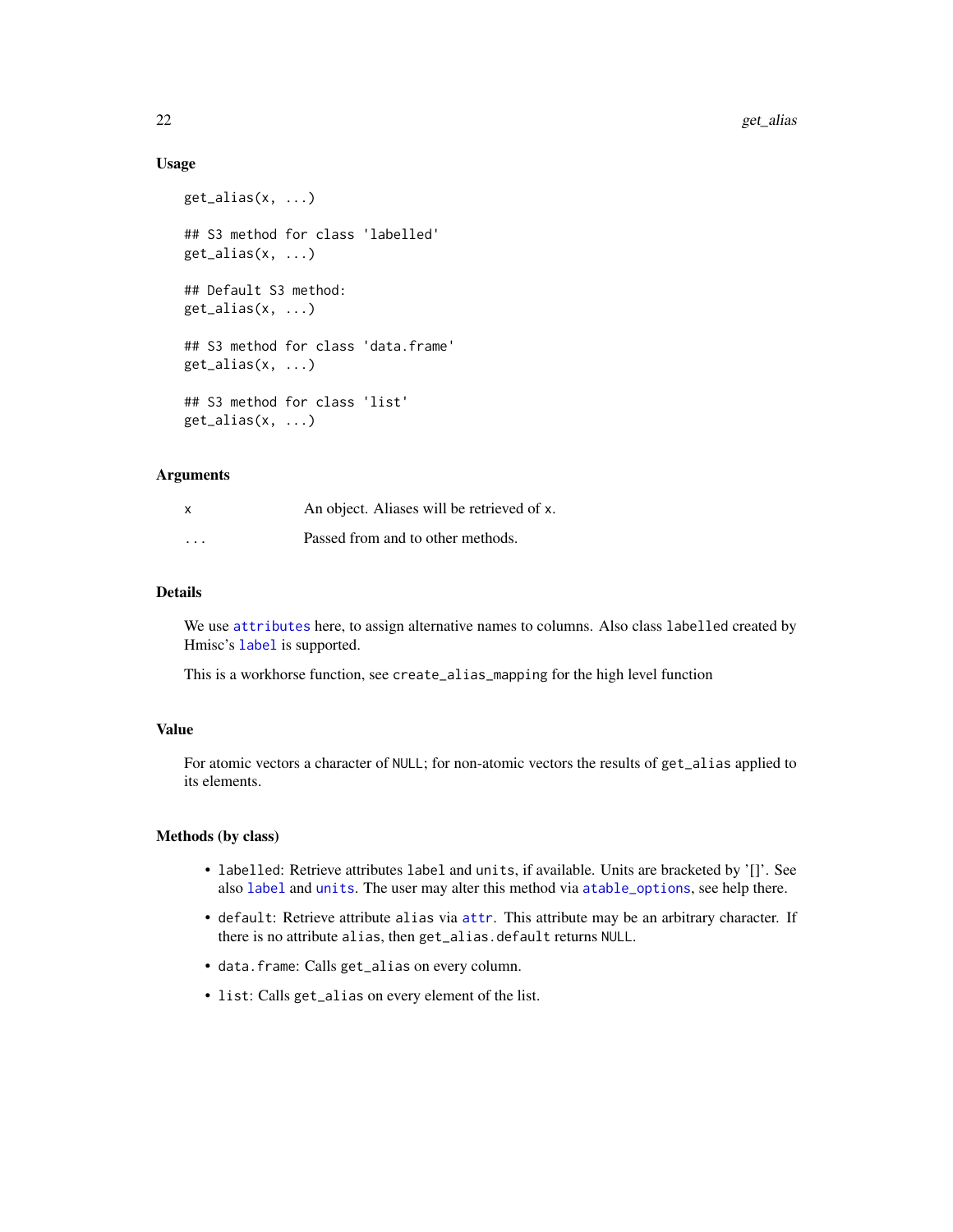# <span id="page-22-1"></span><span id="page-22-0"></span>Description

Indents data.frames for printing them as tables.

#### Usage

```
indent_data_frame(
 DD,
 keys,
  values = setdiff(colnames(DD), keys),
  character_empty = "",
  numeric_empty = NA,
  indent_character = "\\quad",
  colname_indent = "Group"
)
```
# Arguments

| <b>DD</b>        | A data frame. Should be sorted by keys with keys[1] varying slowest and<br>keys[length(keys)] varying fastest.                                          |  |  |  |  |
|------------------|---------------------------------------------------------------------------------------------------------------------------------------------------------|--|--|--|--|
| keys             | A character. Subset of colnames (DD) with length (keys) > = 2. The combina-<br>tion of keys must be unique. DD[keys] must be class character or factor. |  |  |  |  |
| values           | A character. Subset of colnames (DD). DD [keys] must be class character, factor<br>or numeric.                                                          |  |  |  |  |
| character_empty  |                                                                                                                                                         |  |  |  |  |
|                  | A character. Default ". This character will be put in the new lines in class<br>character columns.                                                      |  |  |  |  |
| numeric_empty    | A numeric. Default NA. This character will be put in the new lines in class<br>numeric columns.                                                         |  |  |  |  |
| indent_character |                                                                                                                                                         |  |  |  |  |
|                  | A character, character for one indent. Default is '\quad' (meant for latex). Can<br>also be ' ' for Word.                                               |  |  |  |  |
|                  | colname_indent A character. Default 'Group'. Name of the new column with the indented keys.                                                             |  |  |  |  |

# Details

Squeeze multiple key-columns into one column and indents the values accordingly. Adds new lines with the indented keys to the data.frame. Meant for wide tables that need to be narrower and more 'readable' Meant for plotting with e.g. xtable::xtable or Hmisc::latex or officer::body\_add\_table. Look at the examples for a more precise description. Meant for left-aligned columns. Thats why the indent\_character is inserted to the left of the original values.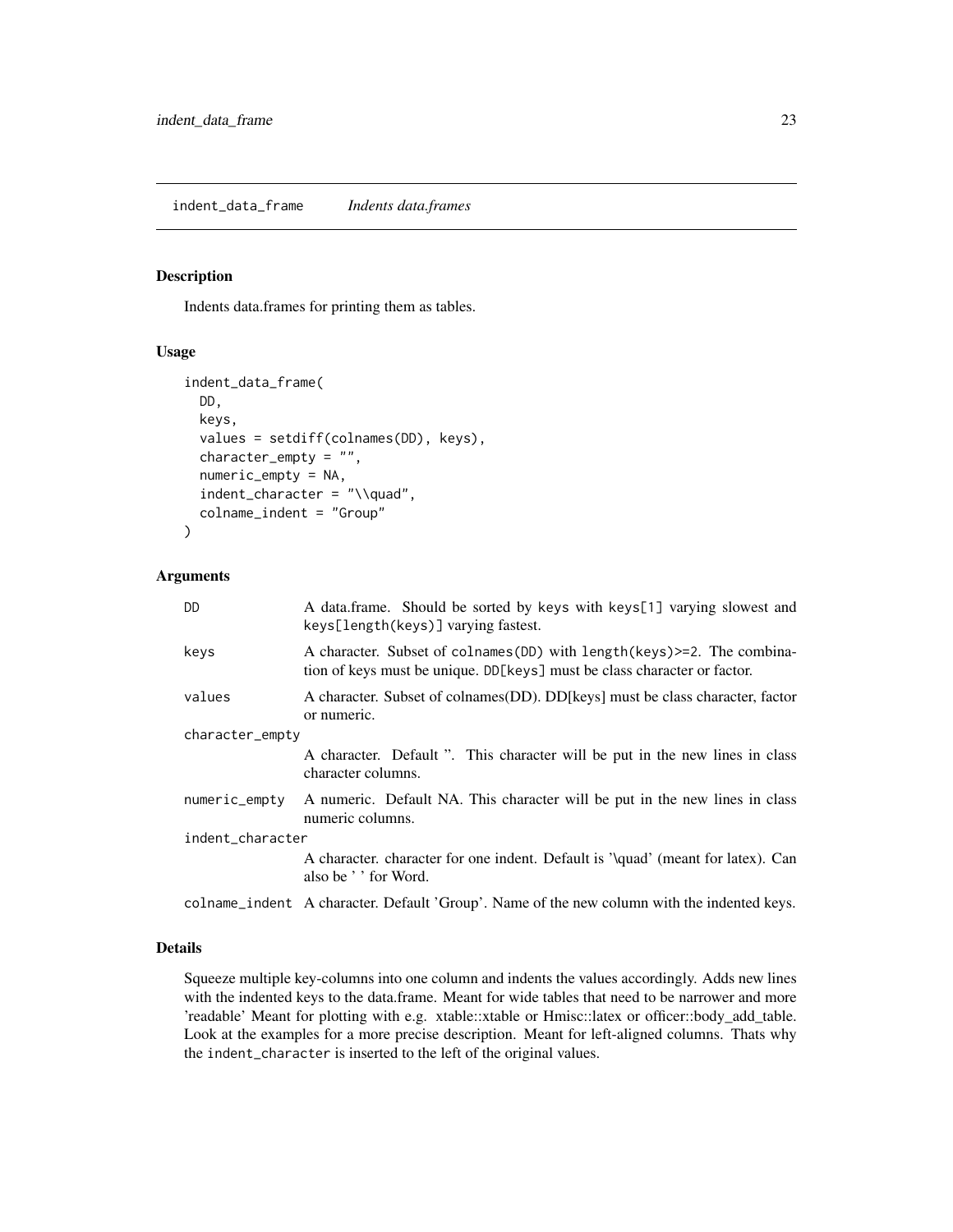#### <span id="page-23-0"></span>Value

A data.frame. Columns: c(colname\_indent,values). Column colname\_indent contains all combination of DD[keys], but now indented and squeezed in this column and casted to character. Columns 'values' contain all values of DD[values] unchanged. Number of rows is sum(cumprod(nlevels(DD[keys]))).

# Examples

```
DD \leftarrow expand.grid(Arm = paste0('Arm ', c(1,2,4)),
                Gender = c('Male', 'Female'),
                Haircolor = c('Red', 'Green', 'Blue'),
                Income = c('Low', 'Med', 'High'), stringsAsFactors = TRUE)
DD <- doBy::orderBy(~ Arm + Gender + Haircolor + Income, DD)
DD$values1 <- runif(dim(DD)[1])
DD$values2 <- 1
DD$values3 <- sample(letters[1:4], size = nrow(DD), replace = TRUE)
keys = c('Arm', 'Gender', 'Haircolor', 'Income')
values = c('values1', 'values2', 'values3')
## Not run:
DDD <- indent_data_frame(DD, keys, indent_character = ' ')
# print both:
Hmisc::latex(DD,
      file = ',
      longtable = TRUE,
      caption = 'Original table',
      rowname = NULL)
Hmisc::latex(DDD,
      file = ',
      longtable = TRUE,
      caption = 'Indented table',
      rowname = NULL)
## End(Not run)
```
<span id="page-23-1"></span>is\_syntactically\_valid\_name *Checks if valid name*

# Description

Checks for valid names by [make.names](#page-0-0), i.e.  $x$  is valid iff make.names does nothing with  $x$ .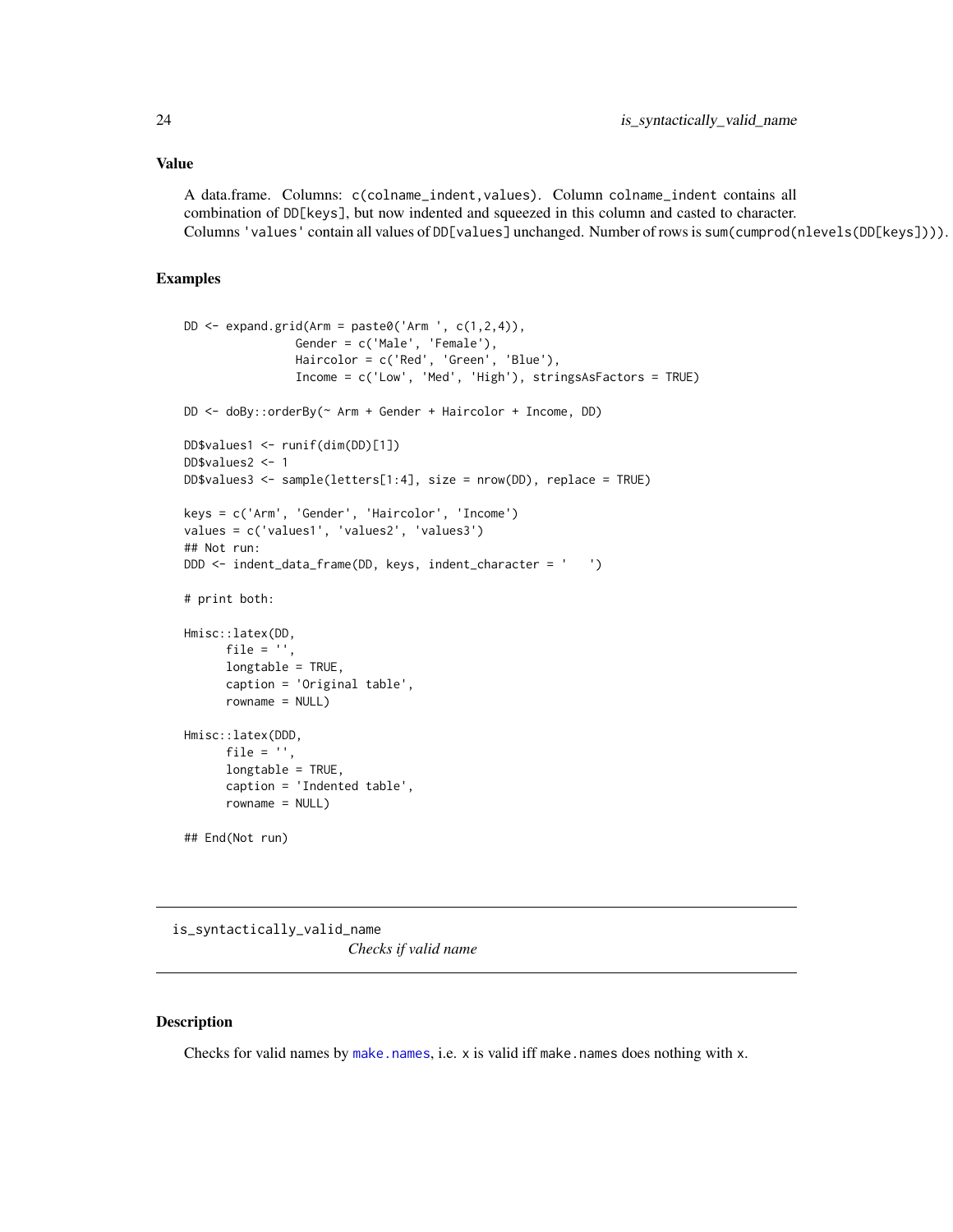```
multi_sample_htest 25
```
# Usage

is\_syntactically\_valid\_name(x)

# Arguments

x An object.

#### Value

A logical with length 1. TRUE when  $x$  is a character with length  $> 0$  without duplicates and is valid. Else FALSE and a warning what's wrong.

# Examples

```
x <- c('asdf', NA,'.na', '<y', 'asdf', 'asdf.1')
is_syntactically_valid_name(x)
is_syntactically_valid_name(x[FALSE]) # FALSE because empty
is_syntactically_valid_name(NA) # FALSE because not character
is_syntactically_valid_name(as.character(NA)) # FALSE because NA
is_syntactically_valid_name('NA') # FALSE. make.names changes 'NA' to 'NA.'
is_syntactically_valid_name(letters) # TRUE
```
<span id="page-24-1"></span>multi\_sample\_htest *Calculates multi sample hypothesis tests*

# <span id="page-24-2"></span>**Description**

Calculates multi sample hypothesis tests depending on the class of its input.

# Usage

```
multi_sample_htest(value, group, ...)
## S3 method for class 'logical'
multi_sample_htest(value, group, ...)
## S3 method for class 'factor'
multi_sample_htest(value, group, multi_sample_htest.factor = NULL, ...)
## S3 method for class 'character'
multi_sample_htest(value, group, ...)
## S3 method for class 'ordered'
multi_sample_htest(value, group, multi_sample_htest.ordered = NULL, ...)
## S3 method for class 'numeric'
multi_sample_htest(value, group, multi_sample_htest.numeric = NULL, ...)
```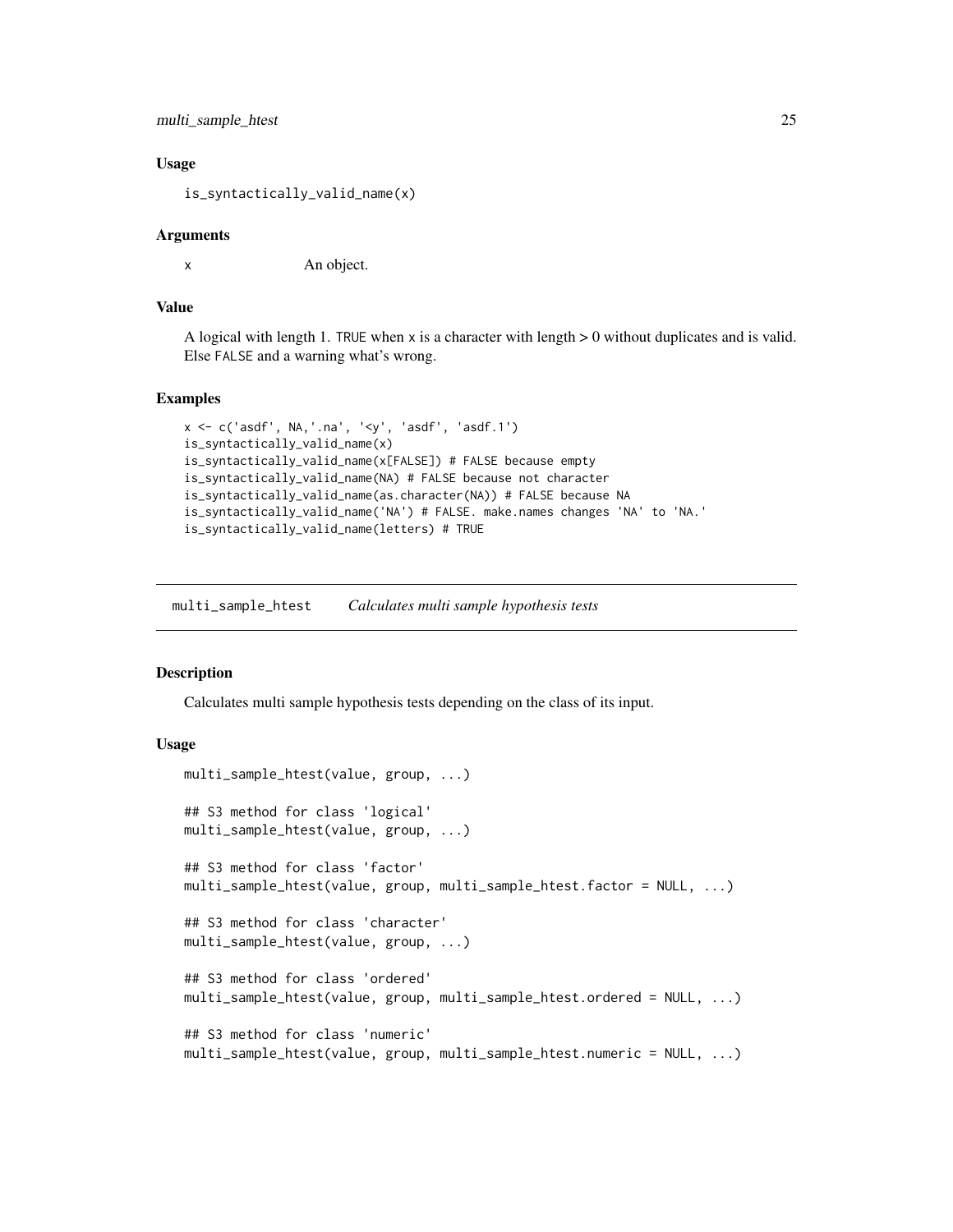# <span id="page-25-0"></span>**Arguments**

| value                      | An atomic vector.                                                                        |  |  |  |
|----------------------------|------------------------------------------------------------------------------------------|--|--|--|
| group                      | A factor, same length as value.                                                          |  |  |  |
| $\ddots$                   | Passed to methods.                                                                       |  |  |  |
| multi_sample_htest.factor  |                                                                                          |  |  |  |
|                            | Analog to argument two_sample_htest.numeric                                              |  |  |  |
| multi_sample_htest.ordered |                                                                                          |  |  |  |
|                            | Analog to argument two_sample_htest.numeric                                              |  |  |  |
| multi_sample_htest.numeric |                                                                                          |  |  |  |
|                            | Either NULL or a function. Default is NULL. If a function, then it will replace          |  |  |  |
|                            | atable:::multi_sample_htest.numeric. The function must mimic multi_sample_htest.numeric: |  |  |  |
|                            | arguments are value, group and the ellipsis  Result is a named list with                 |  |  |  |
|                            | length $> 0$ with unique names.                                                          |  |  |  |

# Details

Calculates multi sample hypothesis tests depending on the class of its input.

Results are passed to function format\_tests for the final table.

If you are not pleased with the current hypothesis tests you may alter these functions. But you must keep the original output-format, see section Value. Function [check\\_tests](#page-17-2) checks if the output of statistics is suitable for further processing.

The function multi\_sample\_htest is essentially a wrapper to standardize the arguments of various hypothesis test functions.

# Value

A named list with length  $> 0$ .

Most hypothesis-test-functions in R like t. test or chisq. test return an object of class 'htest'. 'htest'-objects are a suitable output for function two\_sample\_htest. Function [check\\_tests](#page-17-2) checks if the output is suitable for further processing.

#### Methods (by class)

- logical: Casts to factor and then calls method multi\_sample\_htest again.
- factor: Calls [chisq.test](#page-0-0).
- character: Casts value to factor and then calls method multi\_sample\_htest again.
- ordered: Calls [kruskal.test](#page-0-0).
- numeric: Calls multi\_sample\_htest's method on ordered(value).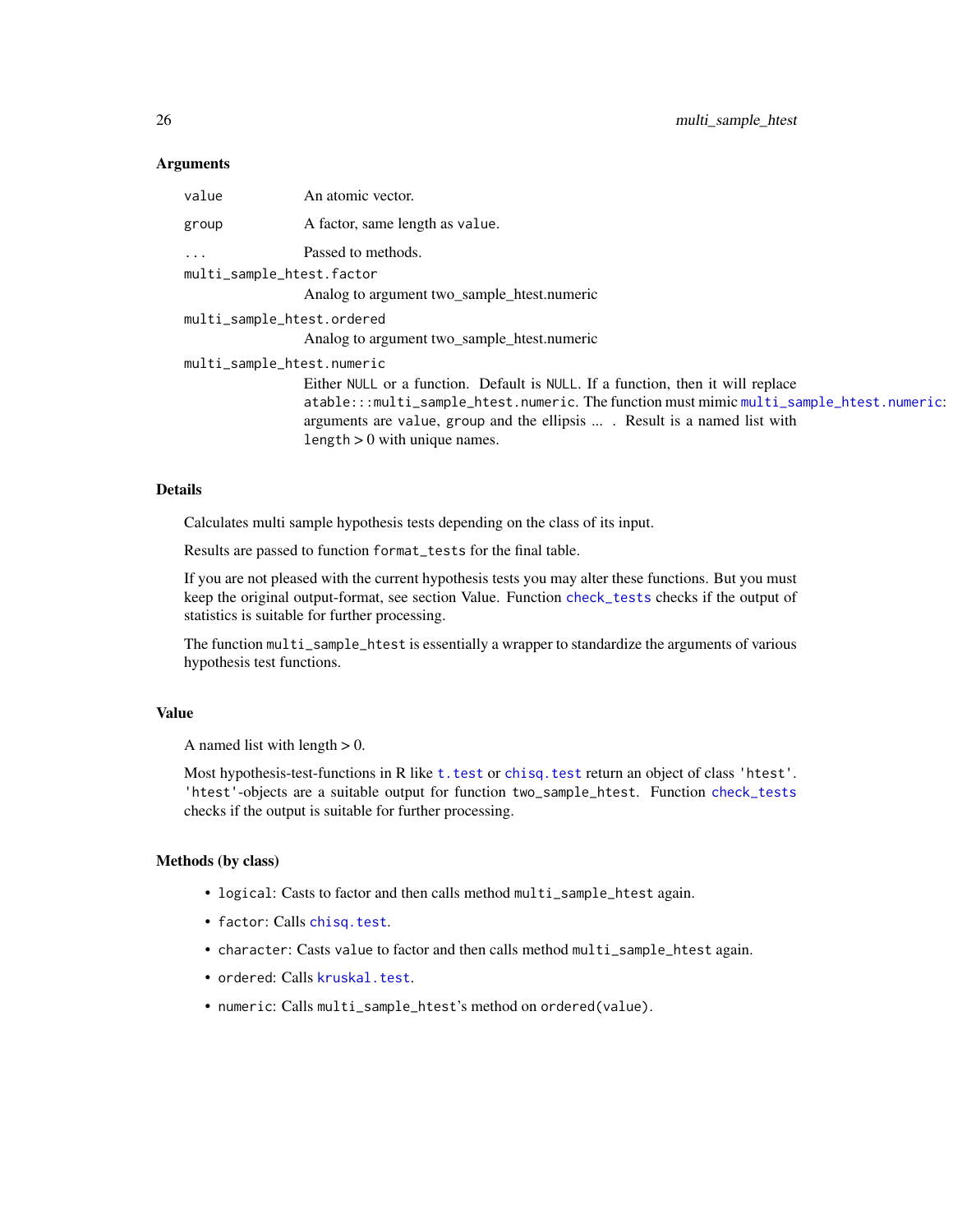# <span id="page-26-0"></span>Description

```
If x[i+1]=x[i] then x[i+1] is replaced by by for i=1,... length(x)-1.
```
# Usage

```
replace\_consecutive(x, by = "", fun_for_idential = base::identical)
```
# Arguments

| $\mathsf{x}$      | A character or factor.                        |  |  |  |  |
|-------------------|-----------------------------------------------|--|--|--|--|
| bv                | A character with length 1.                    |  |  |  |  |
| fun_for_identical |                                               |  |  |  |  |
|                   | A function with two arguments called x and y. |  |  |  |  |

# Details

The = is defined by function [identical](#page-0-0) by default. This function can be changed by argument fun\_for\_identical

# Value

A character, same length as x, now with consecutives replaced by by. If  $l$ ength(x) < 2, x is returned unchanged.

# Examples

```
x \leq -\text{rep}(c('a', 'b', 'c', 'd'), \text{times=}c(2, 4, 1, 3))x
## Not run: replace_consecutive(x)
# NA should not be identical. So change fun_for_identical
fun_for_identical <- function(x,y) !is.na(x) && !is.na(y) && identical(x,y)
x \leq -c(1, 1, 3, 3, NA, NA, 4)x
## Not run: replace_consecutive(x, by="99")
## Not run: replace_consecutive(x, by="99", fun_for_identical = fun_for_identical)
```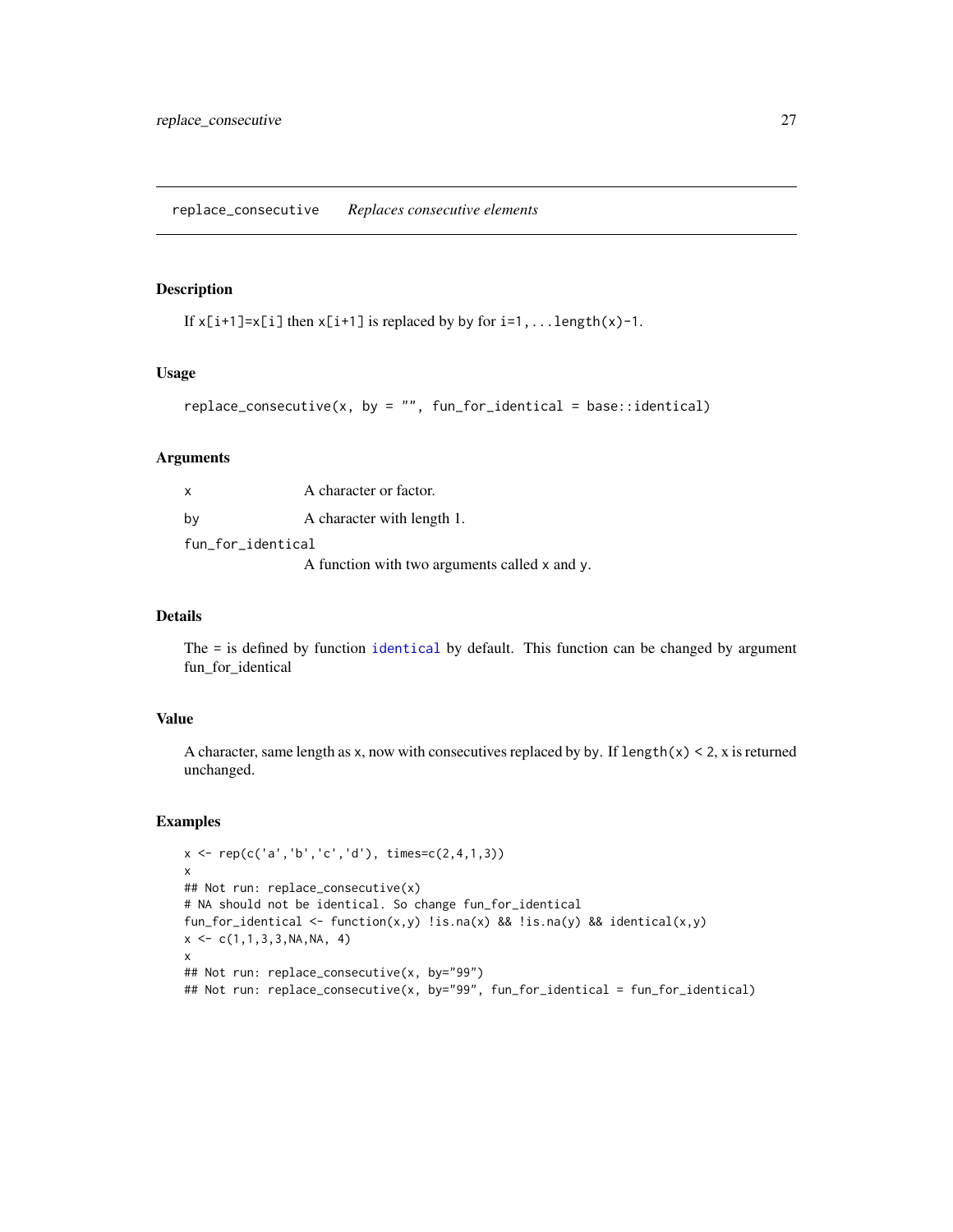<span id="page-27-1"></span><span id="page-27-0"></span>replace\_NA *Replaces NA*

### Description

Replaces NA in characters, factors and data.frames.

# Usage

```
replace_NA(x, ...)
## S3 method for class 'character'
replace_NA(x, replacement = atable_options("replace_NA_by"), ...)
## S3 method for class 'factor'
replace_NA(x, ...)
## S3 method for class 'ordered'
replace_NA(x, ...)
## S3 method for class 'data.frame'
replace_NA(x, ...)
## S3 method for class 'list'
replace_NA(x, ...)
## Default S3 method:
replace_NA(x, ...)
```
# Arguments

|                         | An object.                                                                              |
|-------------------------|-----------------------------------------------------------------------------------------|
| $\cdot$ $\cdot$ $\cdot$ | Passed to methods.                                                                      |
| replacement             | A character of length 1. Default value is defined in a table_options ('replace_NA_by'), |
|                         | see atable_options.                                                                     |

# Details

The atable package aims to create readable tables. For non-computer-affine readers NA has no meaning. So replace\_NA exists.

Methods for character, factor, ordered, list and data.frame available. Default method returns x unchanged.

Gives a warning when replacement is already present in x and does the replacement.

Silently returns x unchanged when there are no NA in x.

Silently returns x unchanged when replacement is not a character of length 1 or when replacement is NA.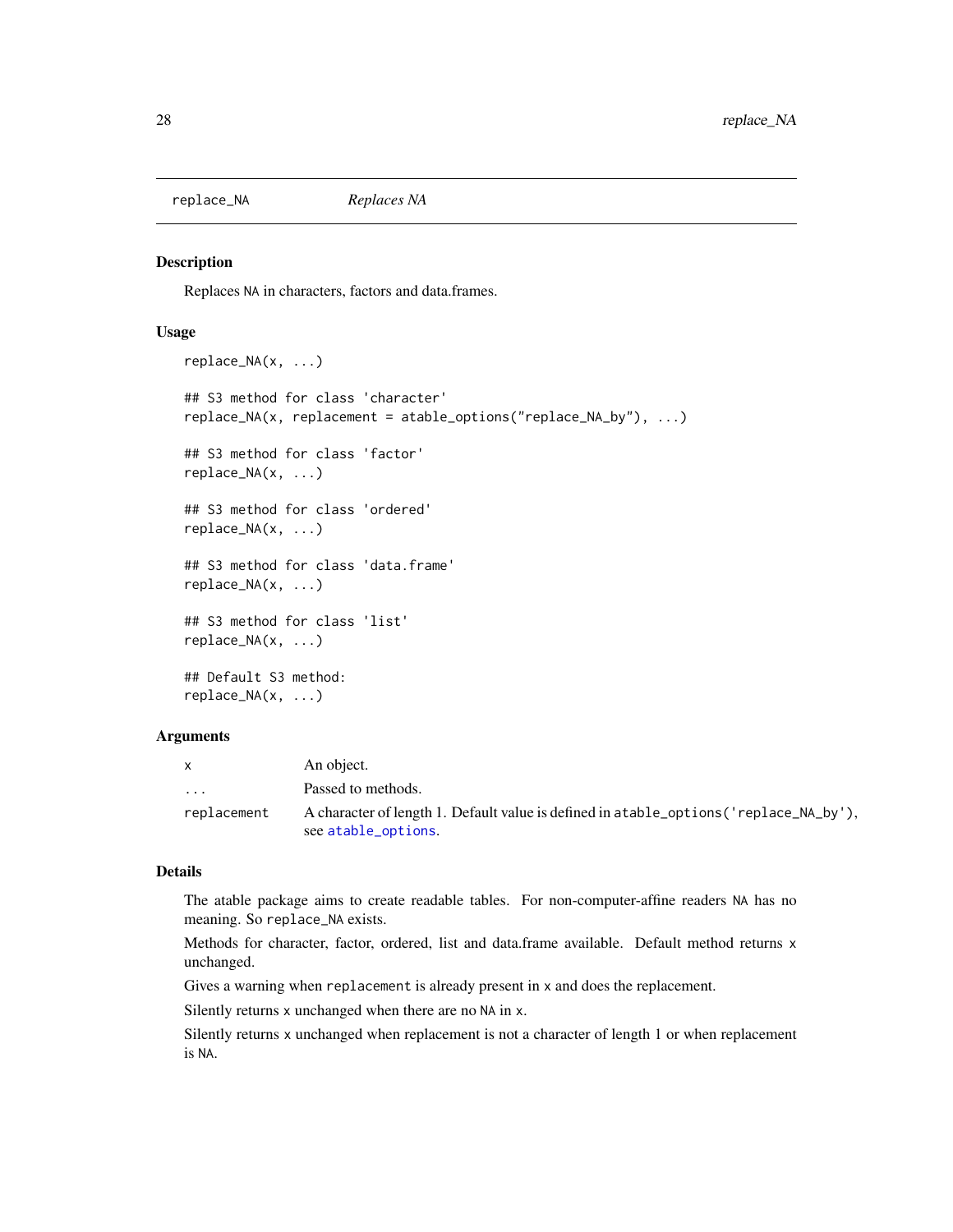# <span id="page-28-0"></span>Value

Same class as x, now with NA replaced by replacement.

#### Methods (by class)

- character: replaces NA with replacement.
- factor: applies replace\_NA to the levels of the factor. A factor with length > 0 without levels will get the level replacement.
- ordered: as factor.
- data.frame: applies replace\_NA to all columns.
- list: applies replace\_NA to all elements of the list.
- default: return x unchanged.

# Examples

```
Character <- c(NA,letters[1:3], NA)
Factor <- factor(Character)
Ordered <- ordered(Factor)
Numeric <- rep(1, length(Factor))
Factor_without_NA <- factor(letters[1:length(Factor)])
DD <- data.frame(Character, Factor, Ordered,
                Numeric, Factor_without_NA,
                stringsAsFactors = FALSE)
## Not run:
DD2 <- replace_NA(DD, replacement = 'no value')
summary(DD)
summary(DD2) # now with 'no value' instead NA in column Character, Factor and Ordered
atable_options(replace_NA_by = 'not measured') # use atable_options to set replacement
DD3 <- replace_NA(DD)
summary(DD3) # now with 'not measured' instead NA
atable_options_reset() # set 'replace_NA_by' back to default
## End(Not run)
```
standardized\_test\_data

*A data.frame with standardized random data of various classes*

# Description

A data.frame intended for testing the atable function with standardized random data and missing values in various classes.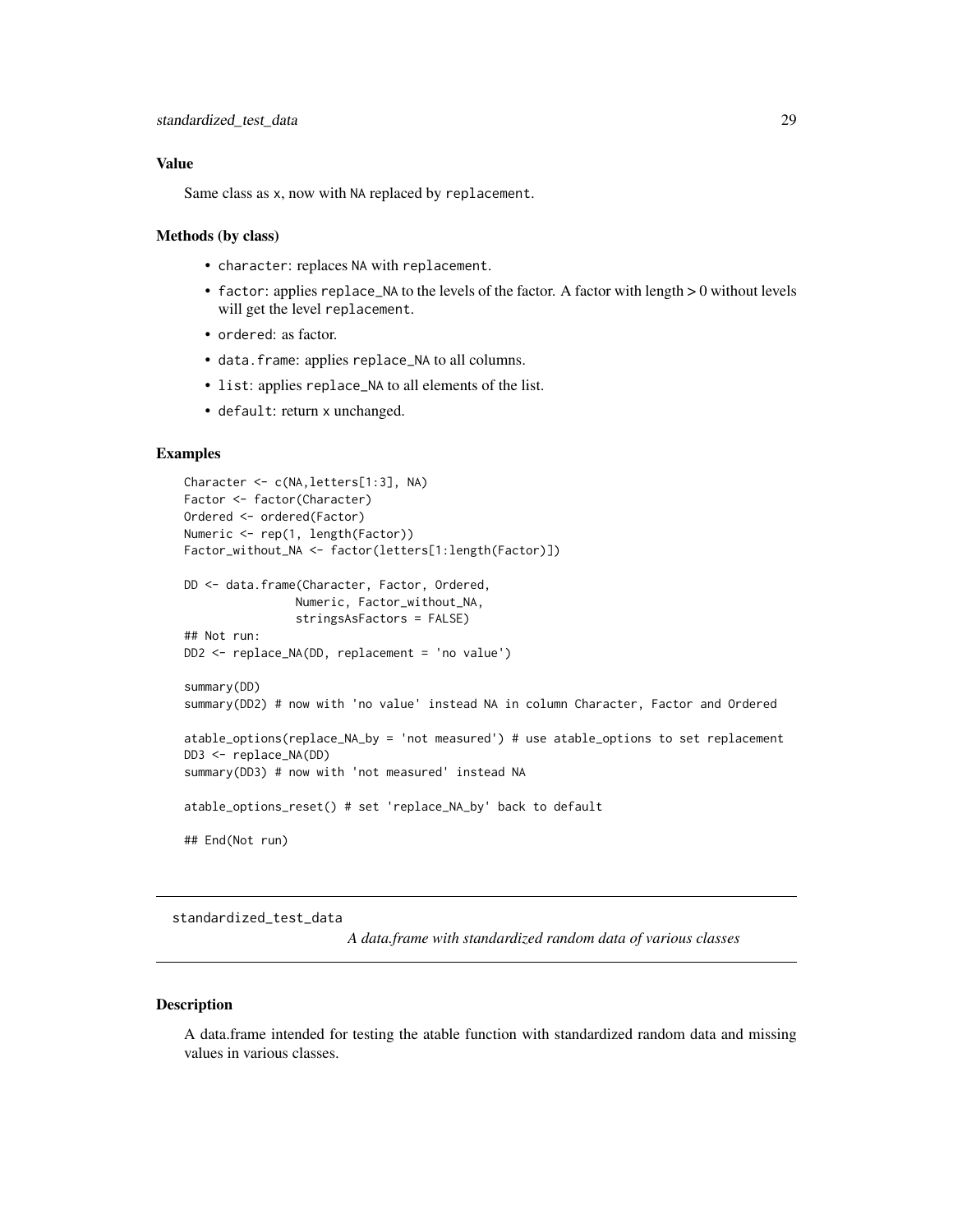#### <span id="page-29-0"></span>Usage

standardized\_test\_data

# Format

A data frame with 1080 rows and 7 variables:

Split1 A factor with 2 levels without NA. The two levels have the same frequency (540).

Split2 A factor with 2 levels with NA. The two levels and the NA have the same frequency (360).

Group A factor with 2 levels with NA. The two levels and the NA have the same frequency (360).

Logical A logical.

Factor A factor with 3 levels.

**Ordered** Class ordered with 4 levels.

Numeric Class numeric.

# Details

For every subset defined by a triplet of the levels of Split1, Split2 and Group the variables have the following properties:

- 60 observations
- Logical has exactly the same number of TRUE and FALSE and NA (20).
- Factor has exactly the same number of levels taken and NA (15).
- Ordered has exactly the same number of levels taken and NA (12).
- Numeric is sampled from a normal distribution and then standardized to [sd](#page-0-0) 1 and with 6 NA. Its [mean](#page-0-0) is 12 when Group is 'Treatment' and 10 otherwise (up to 10^-17).

# Examples

```
atable::atable(Logical+ Numeric + Factor + Ordered ~ Group | Split1 + Split2,
 atable::standardized_test_data, add_levels_for_NA = TRUE, format_to = 'Word')
```
<span id="page-29-1"></span>statistics *Calculates descriptive statistics*

# Description

Calculates descriptive statistics depending on the class of its input.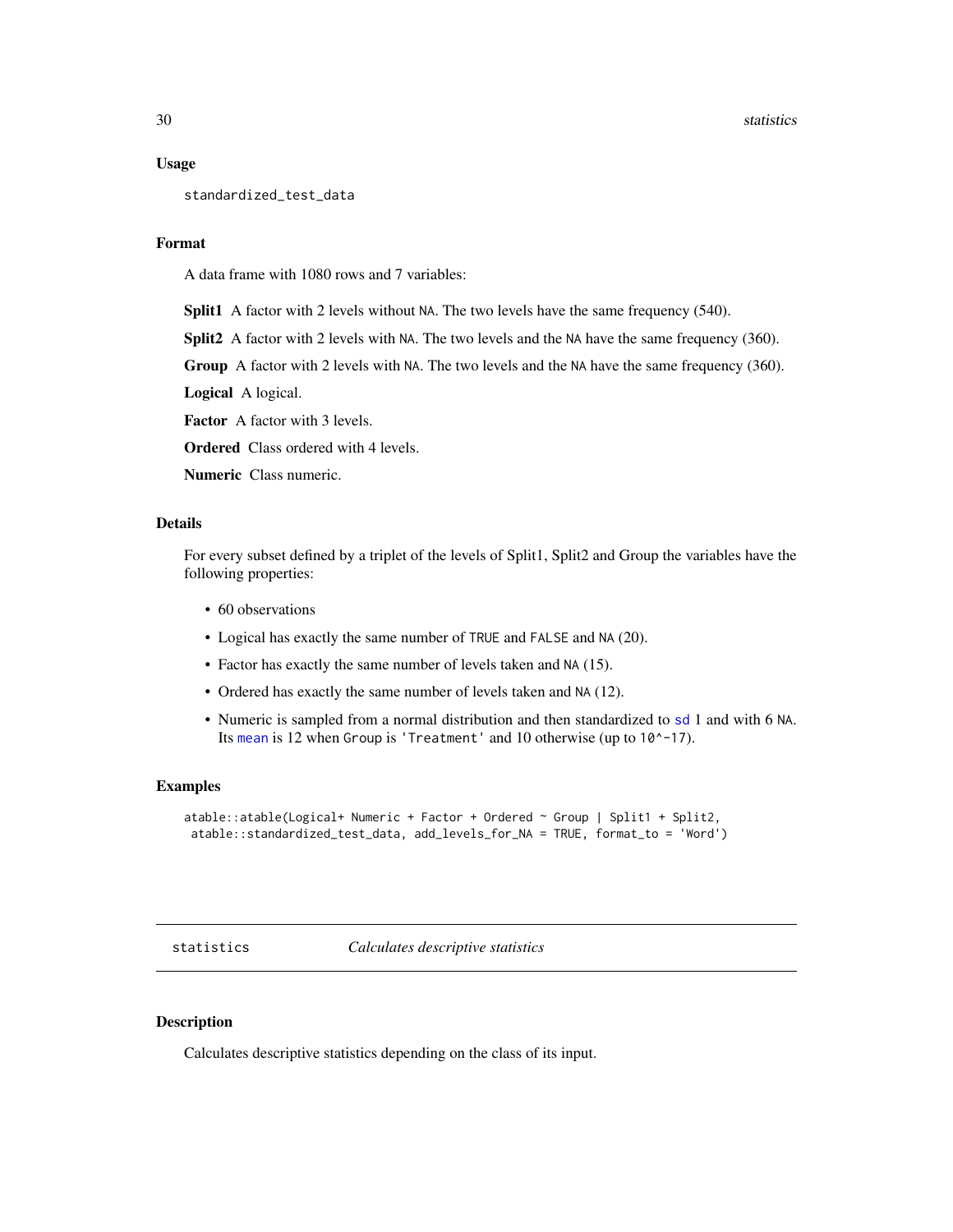#### <span id="page-30-0"></span>statistics 31

# Usage

```
statistics(x, ...)
## S3 method for class 'numeric'
statistics(x, statistics.numeric = NULL, ...)
## S3 method for class 'factor'
statistics(x, statistics.factor = NULL, ...)
## S3 method for class 'logical'
statistics(x, labels_TRUE_FALSE = atable_options("labels_TRUE_FALSE"), ...)
## S3 method for class 'character'
statistics(x, ...)
## S3 method for class 'ordered'
statistics(x, statistics.ordered = NULL, ...)
## S3 method for class 'count_me'
statistics(x, ...)
```
#### Arguments

| X                  | An object. Statistics will be calculated of x.                                                                                                                                                                                                                     |
|--------------------|--------------------------------------------------------------------------------------------------------------------------------------------------------------------------------------------------------------------------------------------------------------------|
|                    | Passed from and to other methods.                                                                                                                                                                                                                                  |
| statistics.numeric |                                                                                                                                                                                                                                                                    |
|                    | Either NULL or a function. Default is NULL. If a function, then it will replace<br>atable:::statistics.numeric. The function must mimic statistics: ar-<br>guments are x and the ellipsis $\dots$ . Result is a named list with length $> 0$ with<br>unique names. |
| statistics.factor  |                                                                                                                                                                                                                                                                    |
|                    | Analog to argument statistics.numeric                                                                                                                                                                                                                              |
| labels_TRUE_FALSE  |                                                                                                                                                                                                                                                                    |
|                    | For relabeling logicals. See also atable_options.                                                                                                                                                                                                                  |
| statistics.ordered |                                                                                                                                                                                                                                                                    |
|                    | Analog to argument statistics.numeric                                                                                                                                                                                                                              |
|                    |                                                                                                                                                                                                                                                                    |

# Details

Calculates descriptive statistics depending on the class of its input.

Results are passed to function [format\\_statistics](#page-18-1).

If you are not pleased with the current descriptive statistics you may alter these functions. But you must keep the original output-format, see section Value. Function [check\\_statistics](#page-16-2) checks if the output of statistics is suitable for further processing.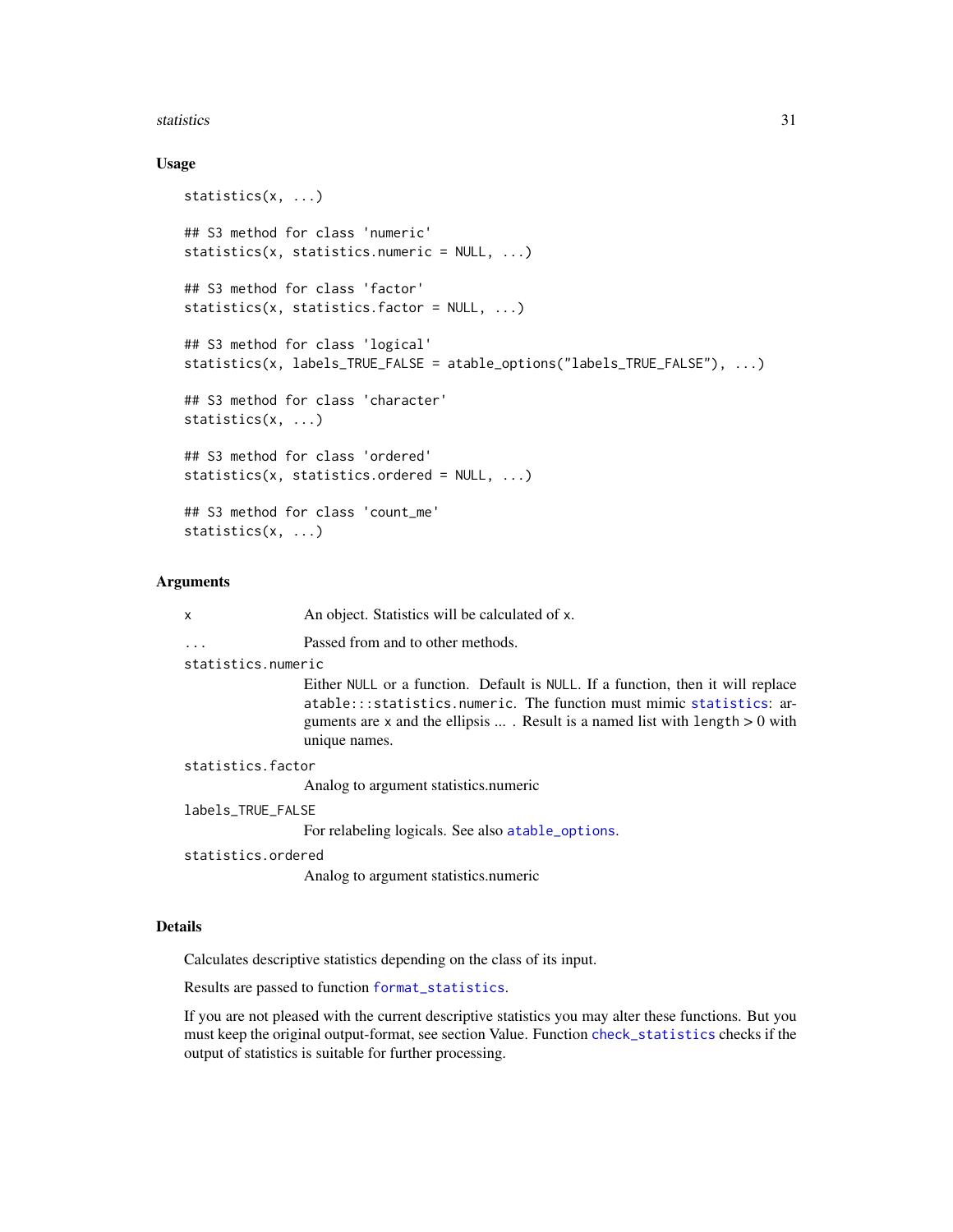<span id="page-31-0"></span>The results of statistics are passed to function [format\\_statistics](#page-18-1). So the results of statistics must have a class for which the generic [format\\_statistics](#page-18-1) has a method.

[format\\_statistics](#page-18-1) has a default method, which accepts lists. So the results of statistics can be a named list with length  $> 0$ . The names of the list must have no duplicates.

Function [check\\_statistics](#page-16-2) checks if the output of statistics is suitable for further processing.

#### Methods (by class)

- numeric: Descriptive statistics are: length, number of missing values, mean and standard deviation. Class of the result is 'statistics\_numeric' and there is a method format\_statistics\_to\_Latex.statisti This function is meant for interval scaled variables.
- factor: Counts the numbers of occurrences of the levels of x with function [table](#page-0-0). This function is meant for nominal and ordinal scaled variables.
- logical: Casts x to factor, then applies statistics again. The labels for TRUE and FALSE can also be modfied by setting atable\_options('labels\_TRUE\_FALSE').
- character: Casts x to factor, then applies statistics again.
- ordered: Casts x to factor, then applies statistics again.
- count\_me: Returns the [length](#page-0-0) of x. For class 'count\_me' see [add\\_observation\\_column](#page-1-1).

test\_data *A data.frame with random data of various classes*

# **Description**

A data.frame intended for testing the atable function with random data and missing values in various classes.

#### Usage

test\_data

# Format

A data frame with 129 rows and 11 variables:

Split1 A factor with 2 levels, drawn uniformly.

Split2 A factor with 3 levels, drawn uniformly.

Group A factor with 2 levels, drawn uniformly.

Group2 A factor with 3 levels, drawn uniformly.

Numeric A sample from the standard normal distribution.

Numeric2 A sample from the normal distribution with mean 4 and sd 3.

Logical A Logical, drawn uniformly from TRUE, FALSE and NA.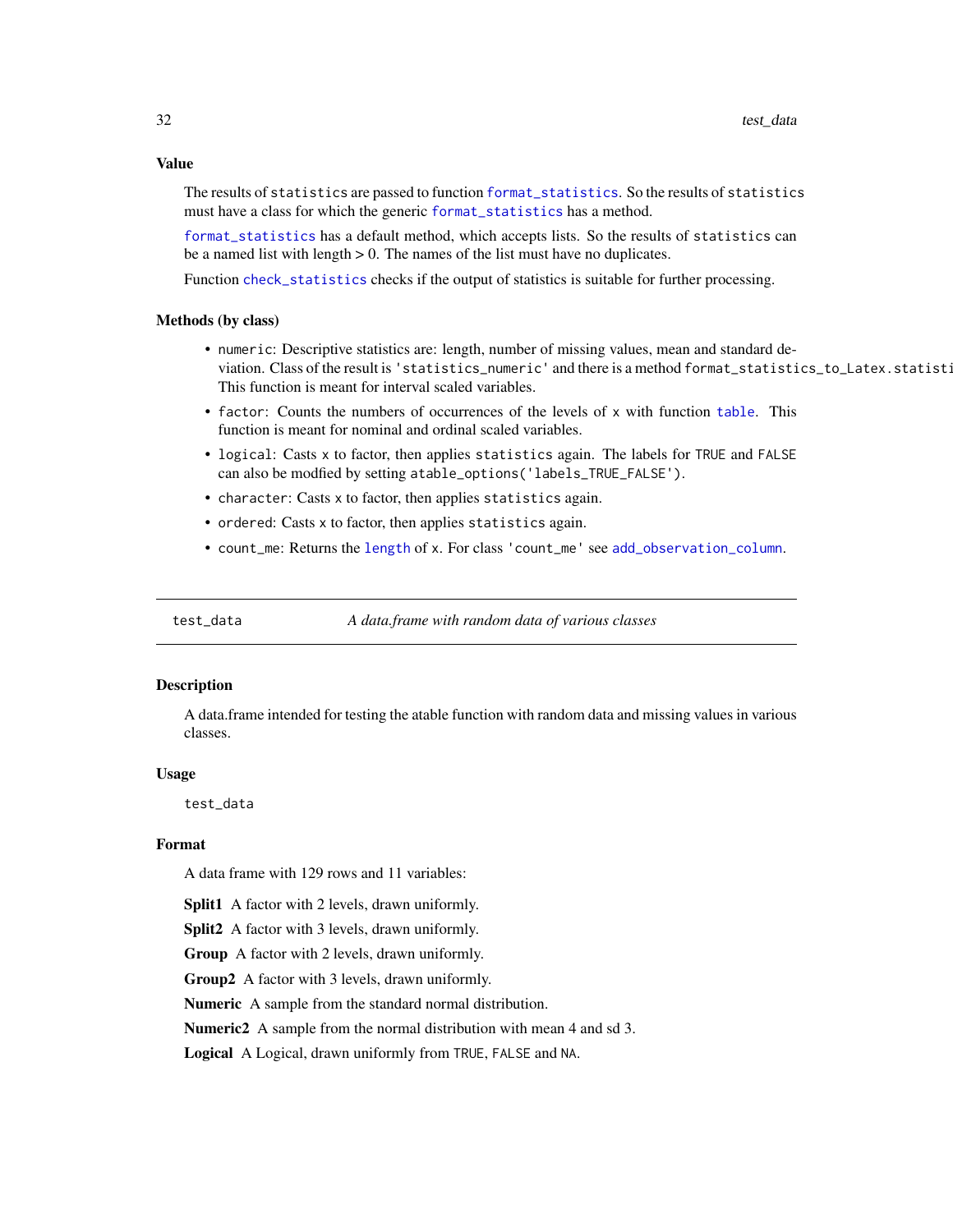<span id="page-32-0"></span>Factor A factor with 4 level drawn with weigths 1:1:2:2.

Ordered Class Ordered with 3 levels, drawn uniformly.

Character Class character drawn uniformly from c('a','b','').

Date Class Date, generated by adding 2001-05-25 to a sample of the Poisson distribution with lambda 42.

6 Missing values were randomly added to each of Numeric, Numeric2, Factor, Ordered, Character and Date.

<span id="page-32-1"></span>translate\_to\_LaTeX *A wrapper for latexTranslate*

#### Description

Translate\_to\_LaTeX calls [latexTranslate](#page-0-0).

# Usage

```
translate_to_LaTeX(x, ...)
## S3 method for class 'data.frame'
translate_to_LaTeX(x, ...)
## S3 method for class 'list'
translate_to_LaTeX(x, ...)
## S3 method for class 'character'
translate_to_LaTeX(
 x,
 inn = NULL,out = NULL,pb = FALSE,greek = FALSE,
 na = "",...
)
## S3 method for class 'numeric'
translate_to_LaTeX(x, ...)
## S3 method for class 'factor'
translate_to_LaTeX(x, ...)
## S3 method for class 'logical'
translate_to_LaTeX(x, ...)
```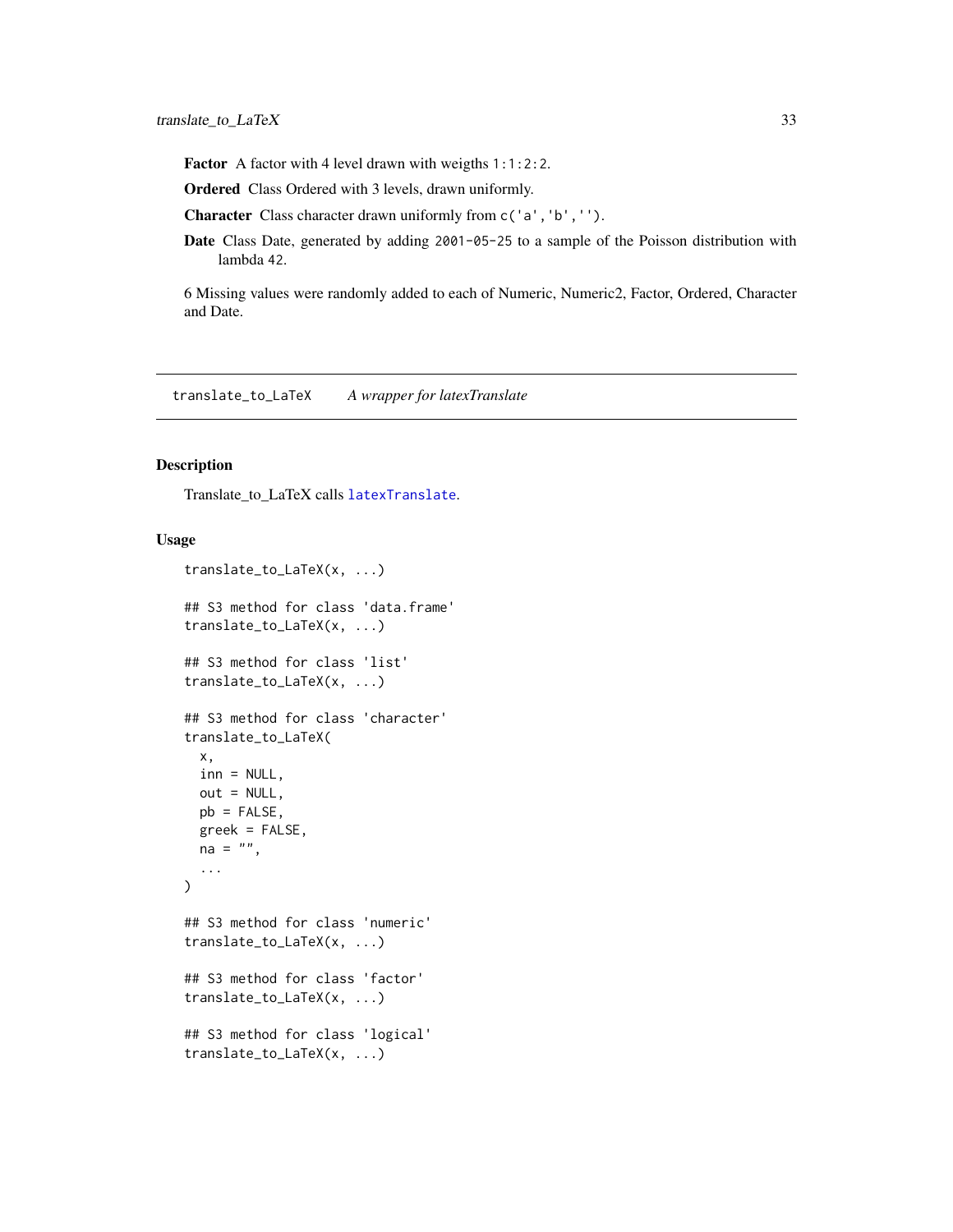#### <span id="page-33-0"></span>Arguments

x An object. inn, out, pb, greek, n[a, ...](#page-0-0) As in latex.

# Details

Result is suitable for print with [latex](#page-0-0).

Translate\_to\_LaTeX uses S3 object system. See seection methods.

# Value

Same length as x, now translated to latex.

#### Methods (by class)

- data.frame: Applies [latexTranslate](#page-0-0) to rownames(x), colnames(x) and all columns of x.
- list: Translates all elements of x.
- character: As [latexTranslate](#page-0-0).
- numeric: Casts to character and then translates.
- factor: Translates the levels of the factor.
- logical: Casts to character and then translates.

<span id="page-33-1"></span>two\_sample\_htest *Two sample hypothesis tests and effect size*

# <span id="page-33-2"></span>Description

Calculates two sample hypothesis tests and effect size depending on the class of its input.

# Usage

```
two_sample_htest(value, group, ...)
## S3 method for class 'character'
two_sample_htest(value, group, ...)
## S3 method for class 'factor'
two_sample_htest(value, group, two_sample_htest.factor = NULL, ...)
## S3 method for class 'logical'
two_sample_htest(value, group, ...)
## S3 method for class 'numeric'
two_sample_htest(value, group, two_sample_htest.numeric = NULL, ...)
```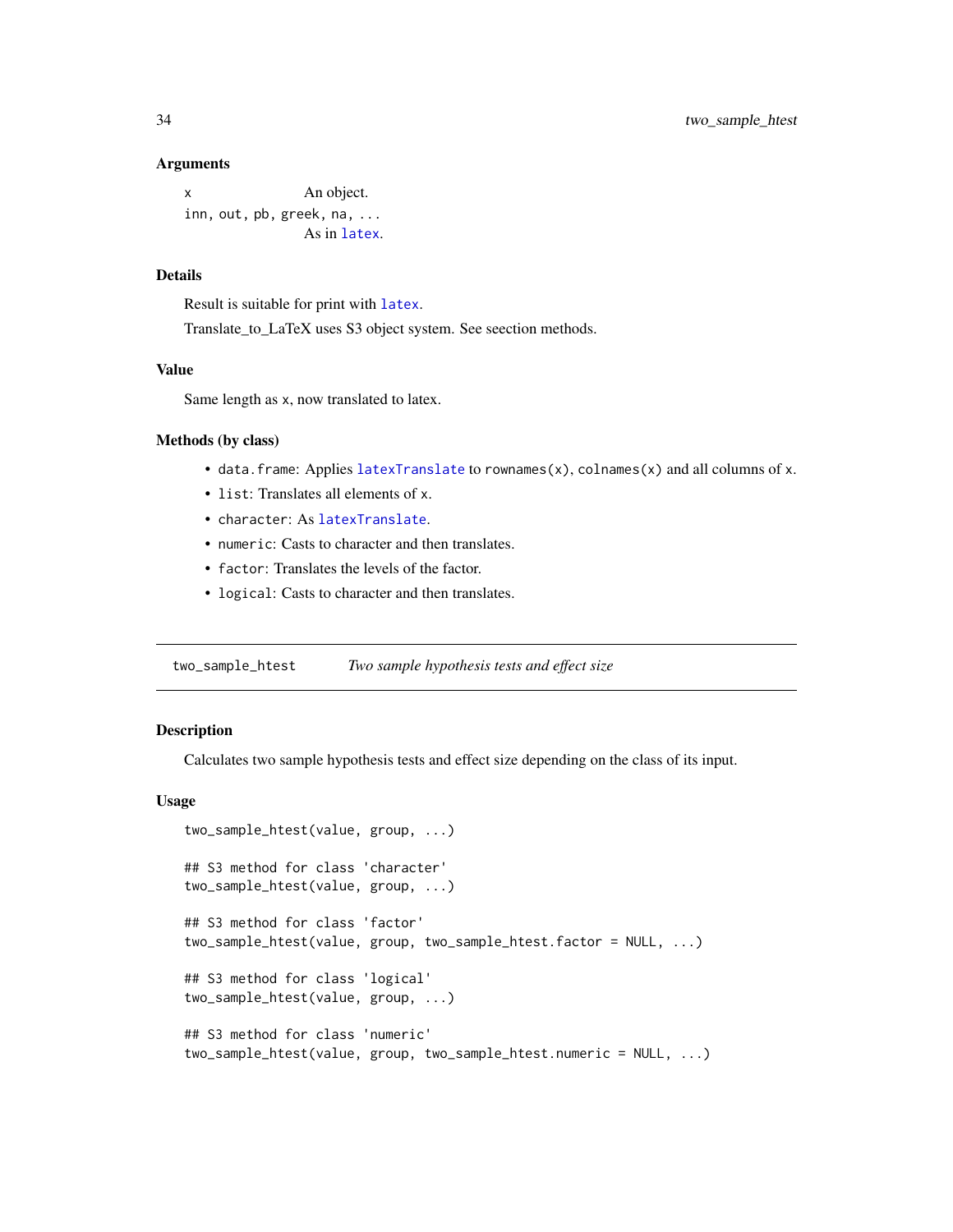```
## S3 method for class 'ordered'
two_sample_htest(value, group, two_sample_htest.ordered = NULL, ...)
```
#### **Arguments**

| value                    | An atomic vector. These values will be tested.                                                                                                                                                      |
|--------------------------|-----------------------------------------------------------------------------------------------------------------------------------------------------------------------------------------------------|
| group                    | A factor with two levels and same length as value. Defines the two groups of<br>value, that are compared by a two sample hypothesis tests.                                                          |
| $\cdots$                 | Passed to methods.                                                                                                                                                                                  |
| two_sample_htest.factor  |                                                                                                                                                                                                     |
|                          | Analog to argument two_sample_htest.numeric                                                                                                                                                         |
| two_sample_htest.numeric |                                                                                                                                                                                                     |
|                          | Either NULL or a function. Default is NULL. If a function, then it will replace                                                                                                                     |
|                          | atable:::two_sample_htest.numeric. The function must mimic two_sample_htest.numeric:<br>arguments are value, group and the ellipsis  Result is a named list with<br>length $> 0$ with unique names. |
| two_sample_htest.ordered |                                                                                                                                                                                                     |
|                          |                                                                                                                                                                                                     |

Analog to argument two\_sample\_htest.numeric

#### Details

Results are passed to function [format\\_tests](#page-19-1) for the final table. So the results of two\_sample\_htest must have a class for which the generic [format\\_tests](#page-19-1) has a method.

If you are not pleased with the current hypothesis tests you may alter these functions. But you must keep the original output-format, see section Value.

Note that the various statistical test functions in R have heterogeneous arguments: for example [chisq.test](#page-0-0) and [ks.test](#page-0-0) do not have formula/data as arguments, whereas [wilcox.test](#page-0-0) and [kruskal.test](#page-0-0) do. So the function two\_sample\_htest is essentially a wrapper to standardize the arguments of various hypothesis test functions.

As two\_sample\_htest is only intended to be applied to unpaired two sample data, the two arguments value and group are sufficient to describe the data.

Note that e.g. for class numeric the p-value is calculated by ks.test and the effects size 95% CI by cohen.d. As these are two different functions the results may be contradicting: the p-value of ks.test can be smaller than 0.05 and the CI of cohen.d contains 0 at the same time.

# Value

A named list with length > 0, where all elements of the list are atomic and have the same length.

Most hypothesis-test-functions in R like t. test or chisq. test return an object of class 'htest'. 'htest'-objects are a suitable output for function two\_sample\_htest. Function [check\\_tests](#page-17-2) checks if the output is suitable for further processing.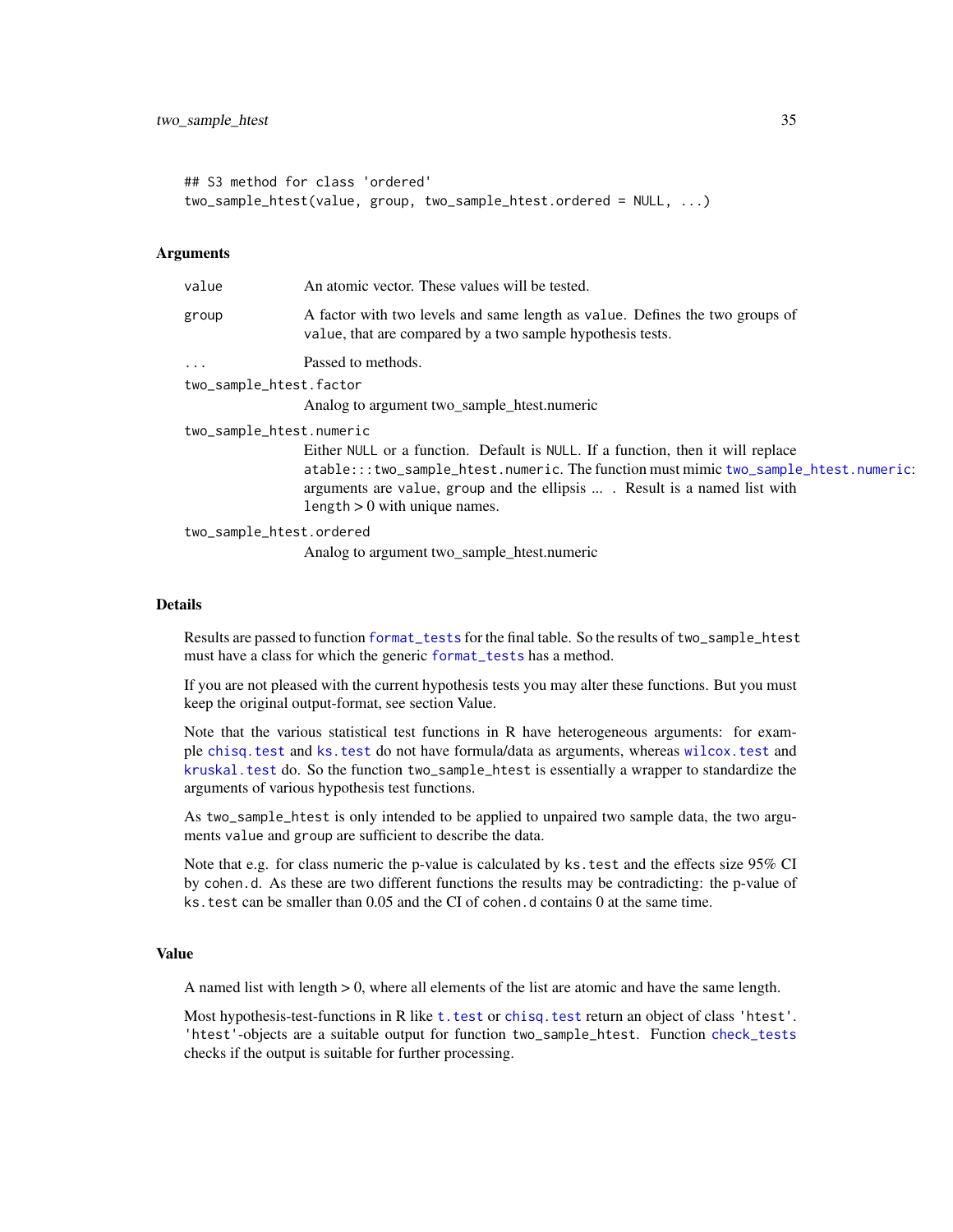# <span id="page-35-0"></span>Methods (by class)

- character: Casts value to factor and then calls method two\_sample\_htest again.
- factor: Calls [chisq.test](#page-0-0) on value. Effect size is the odds ratio calculated by [fisher.test](#page-0-0) (if value has two levels), or Cramer's V by [CramerV](#page-0-0).
- logical: Casts value to factor and then calls two\_sample\_htest again.
- numeric: Calls [ks.test](#page-0-0) on value. Effect size is Cohen's d calculated by [cohen.d](#page-0-0).
- ordered: Calls [wilcox.test](#page-0-0) on value. Effect size is Cliff's delta calculated by [cliff.delta](#page-0-0).